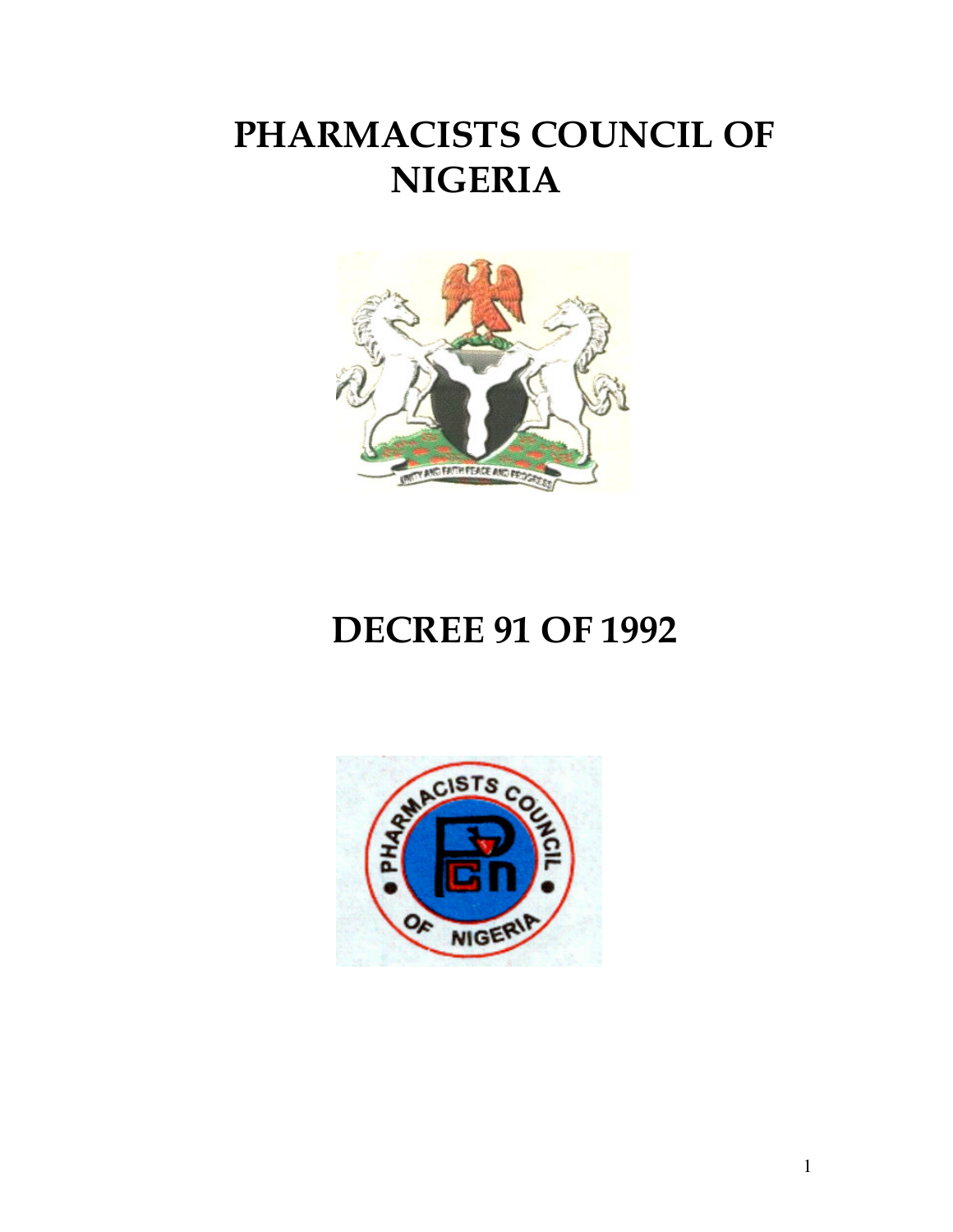#### PHARMACIST COUNCIL OF NIGERIA DECREE 1992



(15th December, 1992) Commencement

#### **THE FEDERAL MILITARY GOVERNMENT,** hereby decrees as follows:

#### **PART 1 – ESTABLISHMENT, ETC OF THE PHARMACISTS COUNCIL OF NIGERIA**

(1) There is hereby established a body to be known as the Pharmacists Council of Nigeria (in this decree referred to as "the Council") which shall be a body corporate under that name and be charged with the **Establishment of the Pharmacists Council of Nigeria**

general duty of:-

- (a) Determining the standards of knowledge and skill, to be attained by persons seeking to become registered members of the Pharmacy profession (in this Decree referred to as the "the profession") And reviewing those standards, from time to time as circumstances may Require;
- (b) Securing in accordance with the provision of this Decree, the establishment and maintenance of registers of persons entitled to practice as members of the profession and the publication, from time to time, of lists of those persons;
- (c) Reviewing and preparing from time to time, a statement as to the code of Conduct which the council considers desirable for the practice of the Pharmacy profession,
- (d) Regulating and controlling the practice of the profession in all its aspects and ramifications.
- (e) Overcoming, such other functions as may be required of the council under This Decree, and
- (2) The council shall have perpetual succession and a common seal which shall be kept in such custody as the Council may, from time to time, authorize.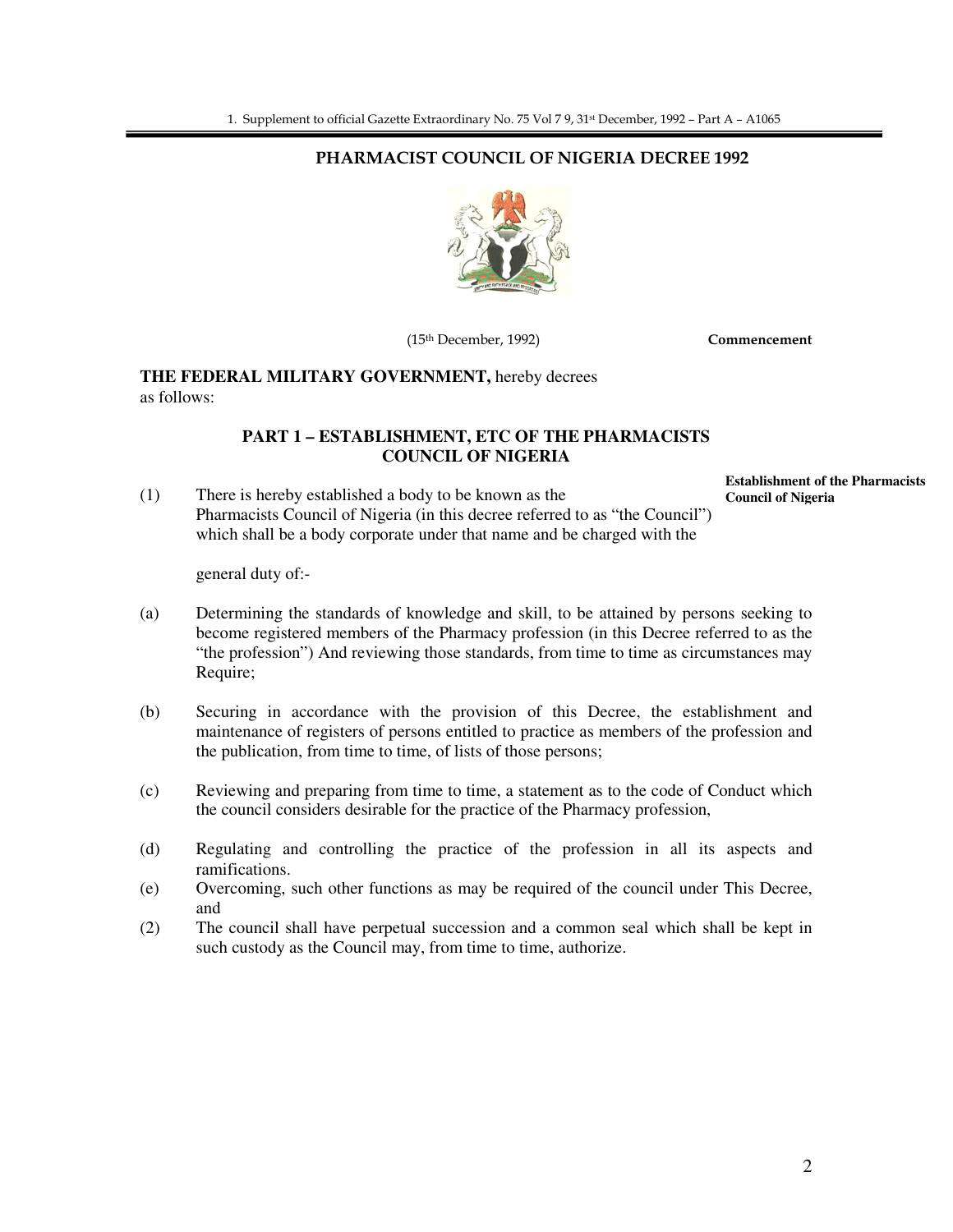í

#### Membership of the pharmacy profession

Membership of  $2 - (1)$  Subject to the provision of this Decree. Persons admitted to membership the pharmacy of the profession shall be registered as members in the category of profession

- (i) Member's and
- (ii) Associate members.
- (2) Persons registered under this Decree as members shall be entitled to be enrolled as:-
- (a) Associate members, if for the period of not less than four years immediately preceding the date of application in that behalf (the period of membership of the Council in the discretion of the Council, counting in that behalf) they have been enrolled as undergraduate members and are otherwise fit persons; and
- (b) Members if they satisfy the Council that they are fully registered as pharmacists have passed the Council's examinations and are otherwise fit and proper persons to be enrolled.
- 3.-(1) The Council shall consist of the following members who shall be citizens Composition of Nigeria and registered a pharmacist that is Council
- (a) The Chairman, who shall be a registered pharmacist of not less than fifteen years post – registration experience to be appointed by the President, Commander – in - Chief of the Armed Forces on the recommendation of the Minister;
- (b) a representative of the Federal Ministry of Health, who shall be the Head of the Food and Drugs Administration and Control Department in the Ministry;
- (c) the President of the Pharmaceutical Society of Nigeria;
- (d) the Director of the Pharmaceutical Services (or however called) of each State Ministry of Health, including the Federal Capital Territory;
- (e) The Deans of the recognized Faculties of Schools of Pharmacy in Nigeria Universities;
- (f) Eight members from each of the States of the Federation appointed by the Minister on the recommendation of the Pharmaceutical Society of Nigeria., but no State shall, in any event, be entitled to more than one member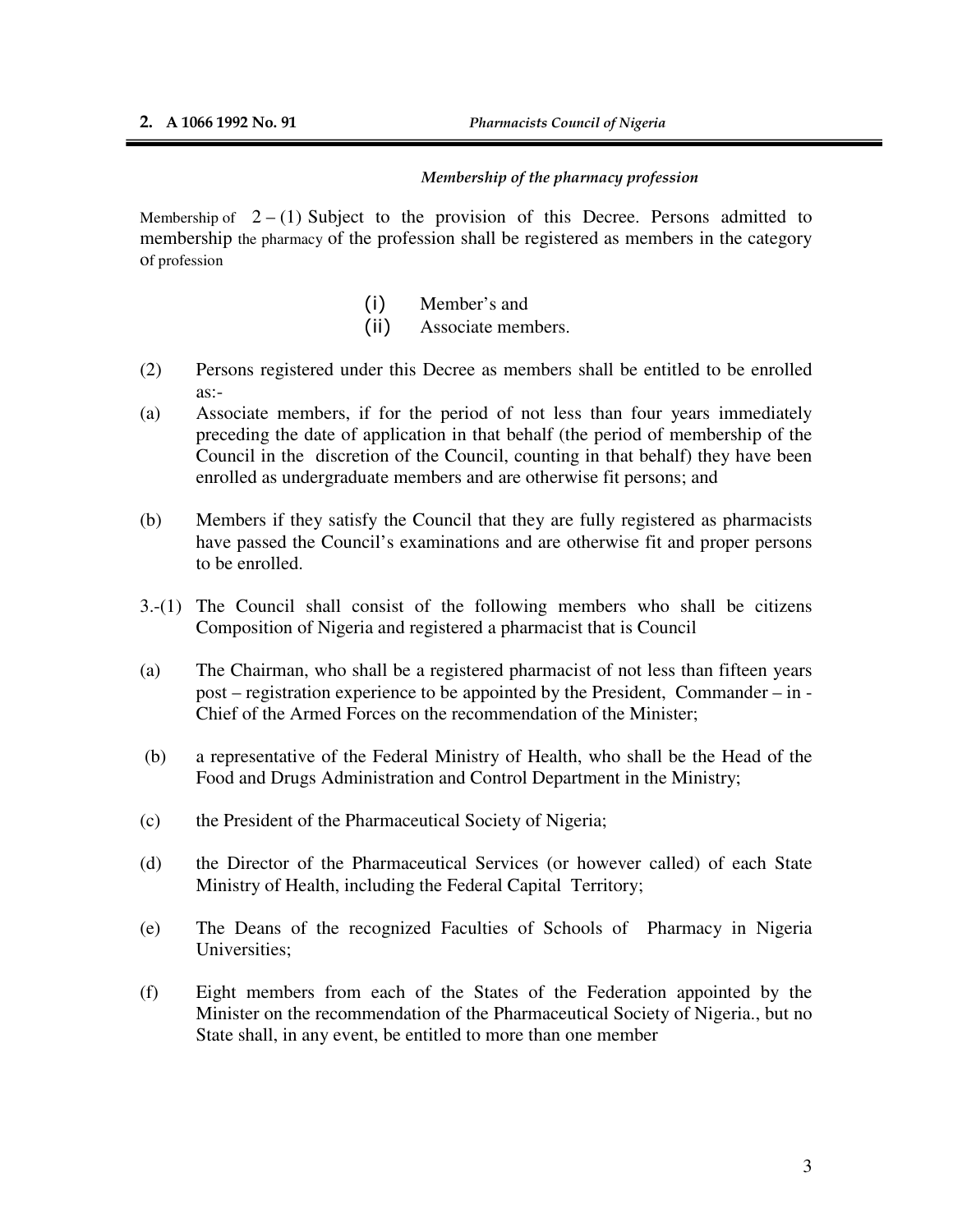(g) One representative of the Armed Forces who shall be a registered pharmacist, and

(h) The Executive Director of the National Institute of Pharmaceutical Research and Development

4 – (1) The Chairman shall hold office for a term of three years from the date of his appointment and shall be eligible for re –appointment for one more term, and he shall preside over all meetings of the Council, but that in the event of the death incapacity or inability or for any reason a new Chairman shall be appointed for the unexpired of the term of office of the rest while Chairman. **Chairman**

(2) The provision of Schedule 1 in this Decree shall have effect with respect for the qualifications and tenure of office of members of the Council and other matters therein mentioned.

#### **PART II – FINANCIAL PROVISION**

5 – (1) The Council shall establish and maintain a fund for the purpose of this Decree.

#### **Fund of the council**

- (2) There shall be paid into the fund established pursuant to subsection (1) of this section all fees and other money payable to the Council in pursuance of this Decree: and
- (a) such money as may be payable to the Council , whether in the course of the discharge of its functions or otherwise:
- (b) such money as are held by the Pharmacists Board (in this Decree referred to as the Board") on its casing to exist as provided in this Decree.
- (2) There shall be paid out of the fund of the Council –
- (a) the remuneration and allowances of the registrar and other employees of the Council;
- (b) such reasonable traveling and subsistence allowance of members of the Council in respect of the time spent on the business of the Council as the Council may with the approval of the Minister determine; and
- (c) any other expenses incurred by the Council in the discharge of its functions under this Decree.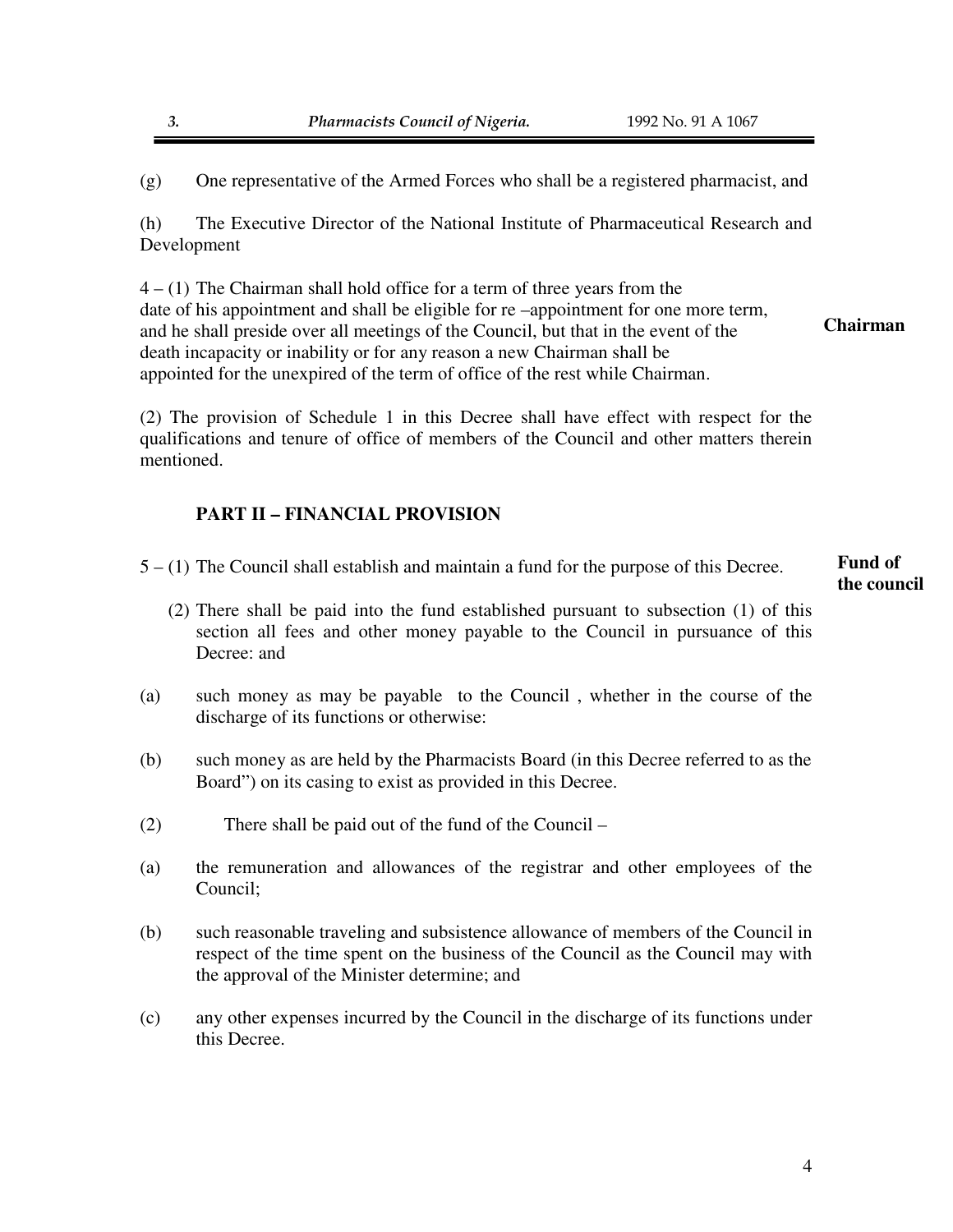ī

(4) The Council may invest moneys in the fund in any security created or issued by on half of the federal military government or in any other securities in Nigeria approved by the Council.

(5) The Council may, from time to time, borrow money for the purposes of the Council and any interest payable on money so borrowed shall be paid out of the fund.

Annual estimates  $6 - (1)$  The Council shall prepare and submit to the Minister not later than the first day of September of the year in which this subscription comes into force and of each subsequent year an estimate of its expenditure and income during the next succeeding year.

(2) The minister may, out of money provided by the federal Military Government make the council either by way of grant or by way of loan, make payment of such amounts as the federal Government may from time to time determine.

(7) The Council shall keep proper accounts and records in respect of each year and shall cause its accounts to be audited as soon as may be after the end of the year to which the accounts relate by a firm of auditors appointed from the list and in accordance with guidelines by the Auditor—General of the federation

#### **PART 111 – THE REGISTAR AND THE REGISTER**

8: - (1) The council shall appoint a fit and proper person to be the Registrar for the purpose Appointment of this Decree and such other persons as the council may from time to time think necessary to assist Registrar, etc and the Registrar in the performance of his function under this Decree on terms and conditions of Preparation of the service prevailing in other regulatory council register

(2) The Registrar shall be the secretary to the Council and to the Disciplinary tribunal.

(3) It shall be the duty of the Registrar to prepare and maintain, in accordance with rules made by the council,

(a) a register of the names, addresses approved qualifications, and of such other qualifications and particulars as may be specified in the rules of all persons who are entitled in accordance with the provisions of this Decree to be enrolled as associates and members and who, in the manner prescribed by such rules, apply to be so registered.

(b) a register of the premises where members of the profession engage medicines.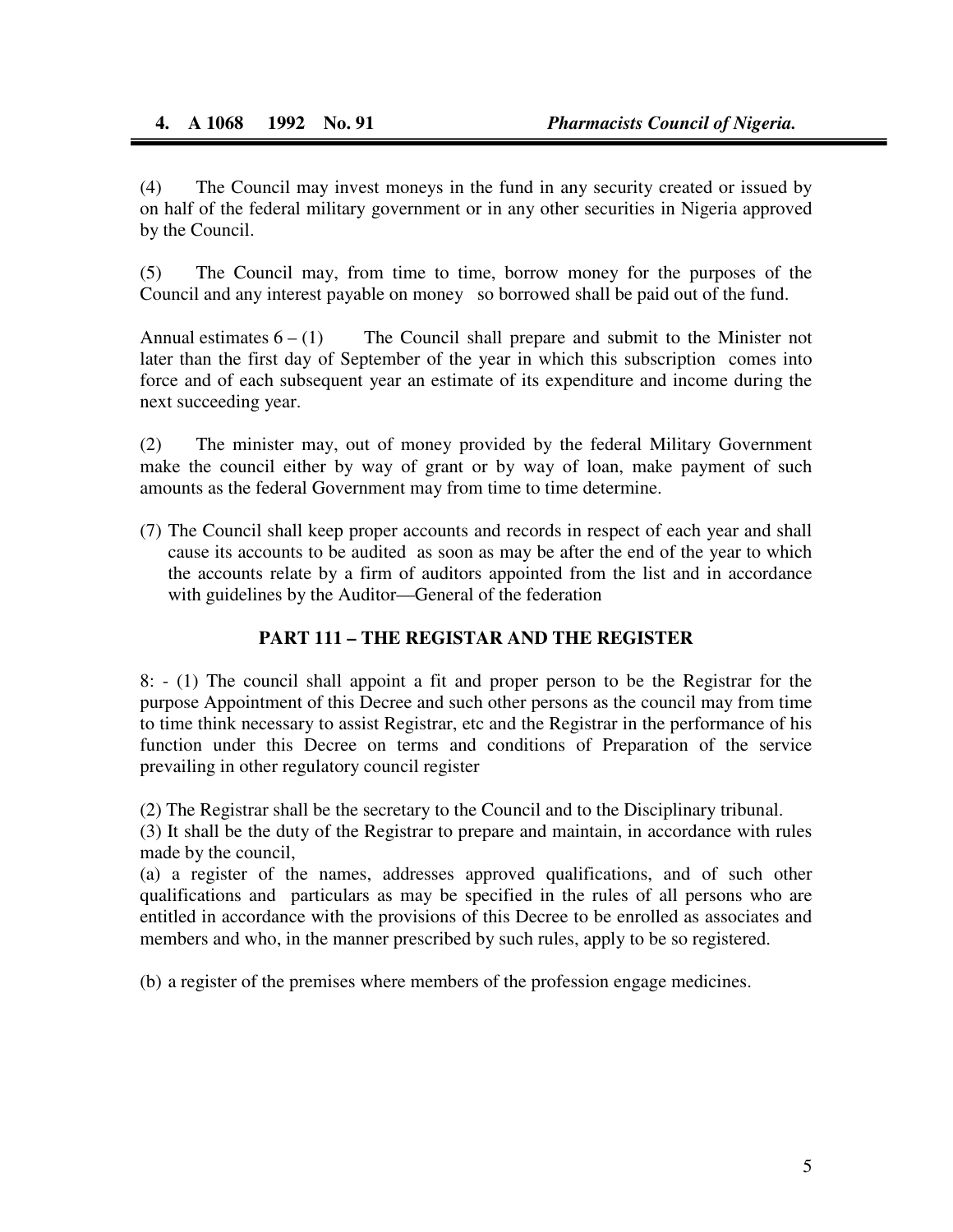ī

(3)The register shall consist of four parts of which only three are enumerated here.

- (a) the first part shall be in respect of associate members
- (a) the second part shall be in respect of members
- (b) The third part shall be in respect of the premises of members.
- (b) Subject to the foregoing provisions of this section, the Council shall make rules with respect to the form and keeping of the register and the making of entries therein, and in particular.

(a) Regulating the making of applications for enrollment or registration, as the case may be, and providing for the evidence to be produced in support of such applications:

(b) Providing for the notification to the Registrar by the person to whom any registered particulars relate, of any change in those particulars:

(c) Authorizing a registered person to have any qualification which is, in relation to the profession, whether an approved qualification or an accepted qualification for the purposes of this Decree; registered in relation to his name in addition to or, as he may elect, in substitution for any other qualifications so registered.

- (a) specifying the fees, including any annual subscription, to be paid to the Council in respect of the entry of names on the register until any fee specified for the entry has been paid;
- (b) specifying anything failing to be specified under the foregoing provisions of this section, but rules made for the purposes of paragraph (d) of this subsection shall not come into force until they are confirmed at the annual general meeting of the Pharmaceutical Society of Nigeria
- (c) It shall be the duty of the Registrar
- (a) to correct, in accordance with the Council's directions, any entry in the register which the Council directs him to correct as being in the Council's opinion an entry which was incorrectly made:
- (b) to make from time to time, any necessary alteration, to the registered particulars of registered persons and premises;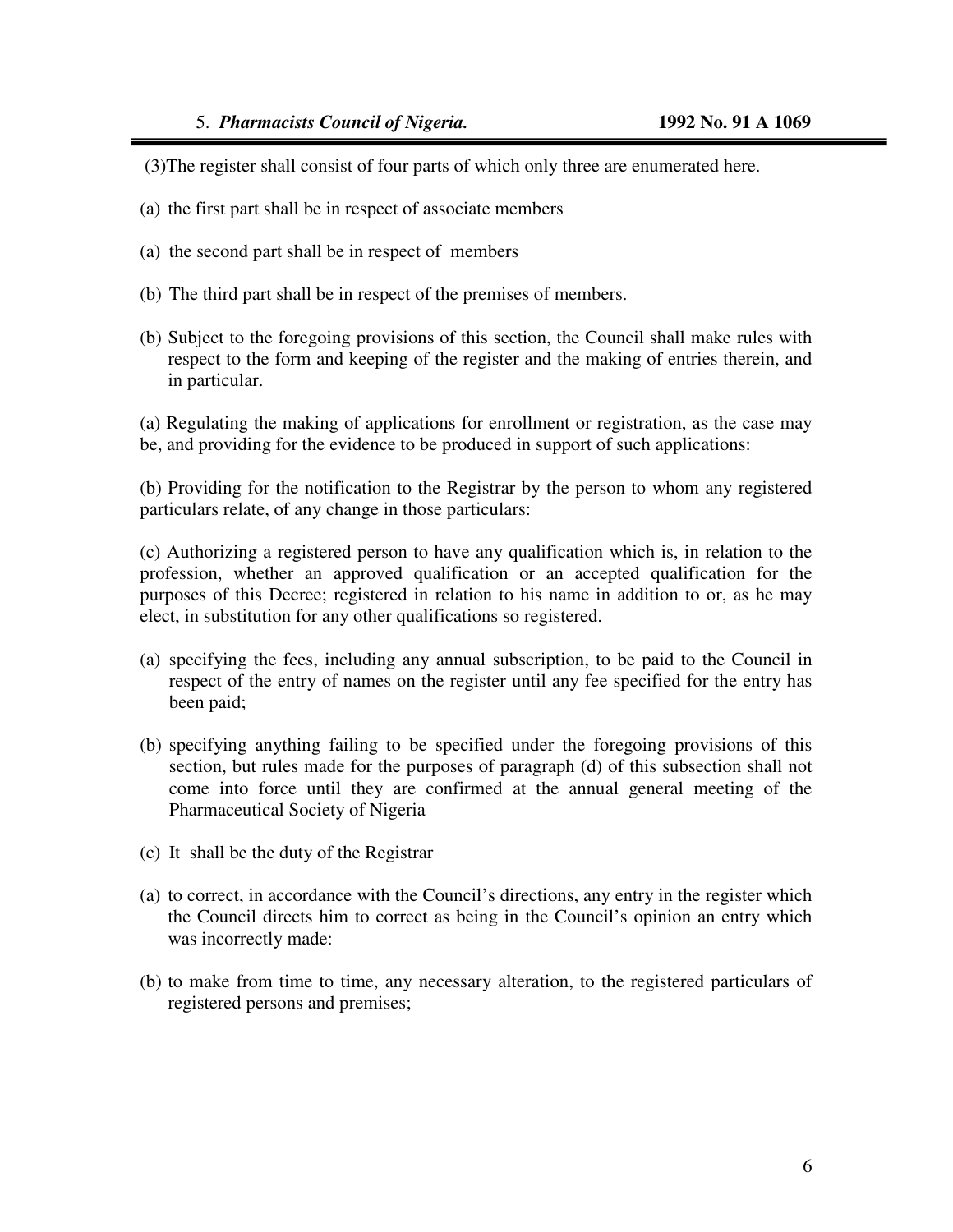ī

- (c) to remove from the register the name of any registered person who has died or the person whose temporary registration has ceased; and
- (d) To record the names of registered persons who are in default for more than six months in the payment of annual subscriptions, and to take such action in relation thereto (including removal of the names of defaulters from register) as the council may direct or require.
- (6) If the Registrar:-
- (a) sends by post to any registered person a registered letter addressed to him at his address on the register enquiring whether the registered particulars relating to him are correct and receives no reply to the letter within a period of six months from the date of posting it, and
- (b) upon the expiration of that period sends in the like manner to the person in question a second similar letter and receives no reply to that letter within three months from the date posting it

The Registrar may remove the particulars relating to the person in question from the register: Provided that the Council may direct the Registrar to restore to the appropriate part of the register any particulars removed there from under this subsection.

(7) When a person's name is entered on the register of pharmacists maintained under this section, that person shall thereupon be taken to become a member of the pharmacist Council of Nigeria.

**Publication of Registers and list of Corrections** 

9-(1) It shall be the duty of the registrar:-

(a) To cause the register to the printed, published and put on sale to members of the public Not later than two years from the commencement of this Decree; and

(b) Thereafter in each year, to cause to be printed, published and put on sale as aforesaid, either a corrected edition of the register or a list of corrections made to the register, since it was last printed; and

(c) To cause a print of each edition of the register and of each list of corrections to be deposited at the p-principals offices of the council; and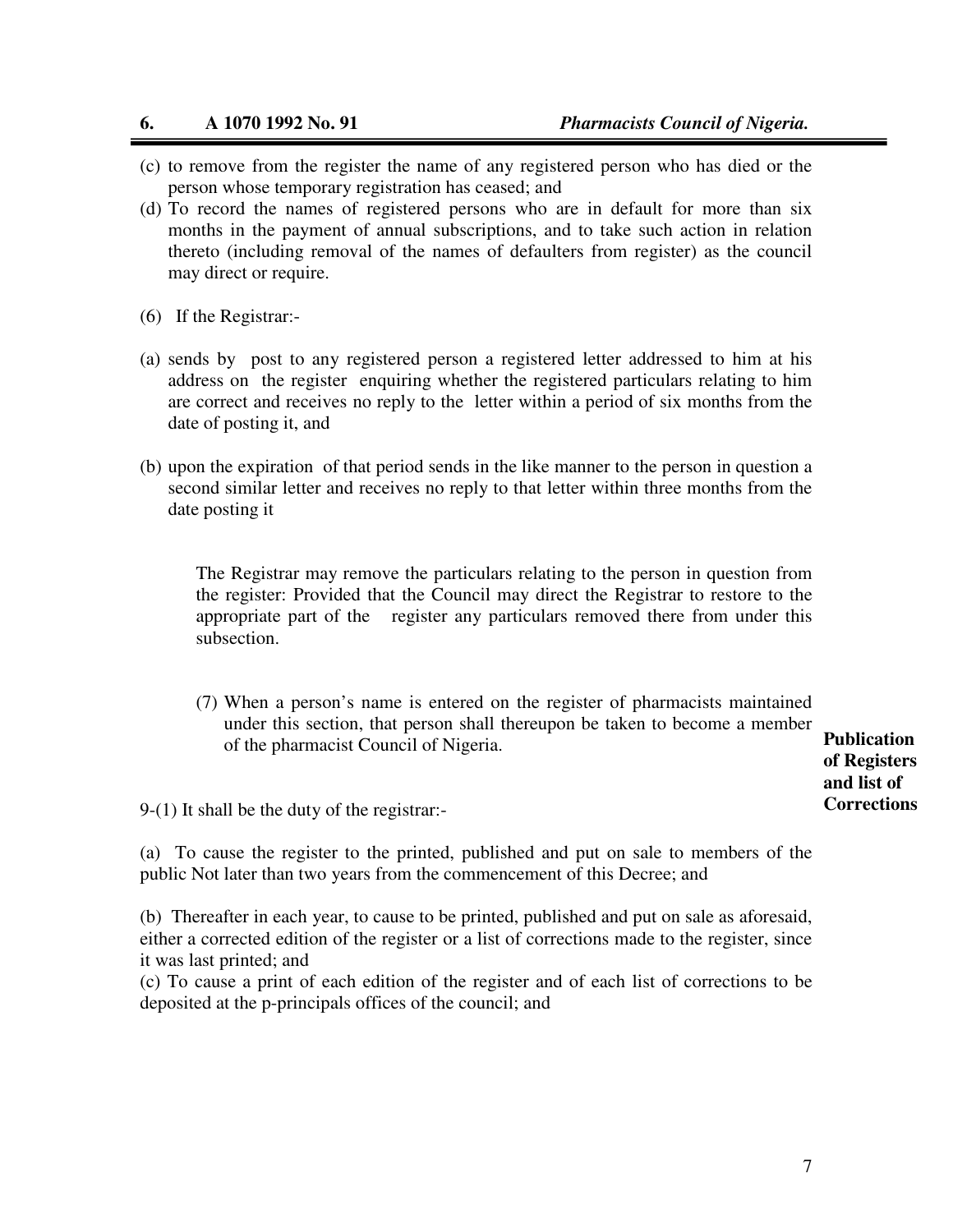Ī

(d) To keep the register and lists so deposited open to members of the public at all reasonable times for inspection.

(2) A document purporting to be a print of an edition of the register published under this section b y authority of the Registrar, in the current year and the list of corrections to that edition so published, shall (without prejudice to any other mode of proof) be admissible in any proceedings as evidence that any person specified in the document, or the documents read together, as being registered was so registered at the date of edition or of the list of corrections, as the case may be and that any person not so specified was not so registered.

(3) Where in accordance with subsection (2) of this section, a person is, in any preceding shown to have been or not to have been registered at a particular date, he shall, unless the country is proved, be taken for the purposes of those proceedings as having at all material times thereafter continued to be, or not to be so enrolled or registered.

#### **PART IV – REGISTRATION**

10-(I) A person shall not hold an appointment or practice as a pharmacist in Nigeria unless he is registered with the Council under the provisions of this Decree. **Pharmacists to be Registered** 

- (2) A registered pharmacist shall be entitled to practice as a pharmacist throughout Nigeria.
- 11. Subject to section 12 of this Decree and to rules made under section 8(4) of this Decree a personal shall be entitled. **Registration of Pharmacists**
- (a) To be fully registered as a pharmacist under this Decree if he is a Nigerian citizen and -
- (i) is of good character and fit and person;
- (ii) Has attended a course of training approved by the Council under section 15 of this Decree; or the course was conducted at an institution approved by the Council;
- (iii) holds a qualification approved by the Council;
- (iv) has undergone the statutory continuous internship training for not less than one year under a registered pharmacist approved by the Council for the purposes of internship or in an institution approved for that purpose by the Council and has obtained a certificate of experience;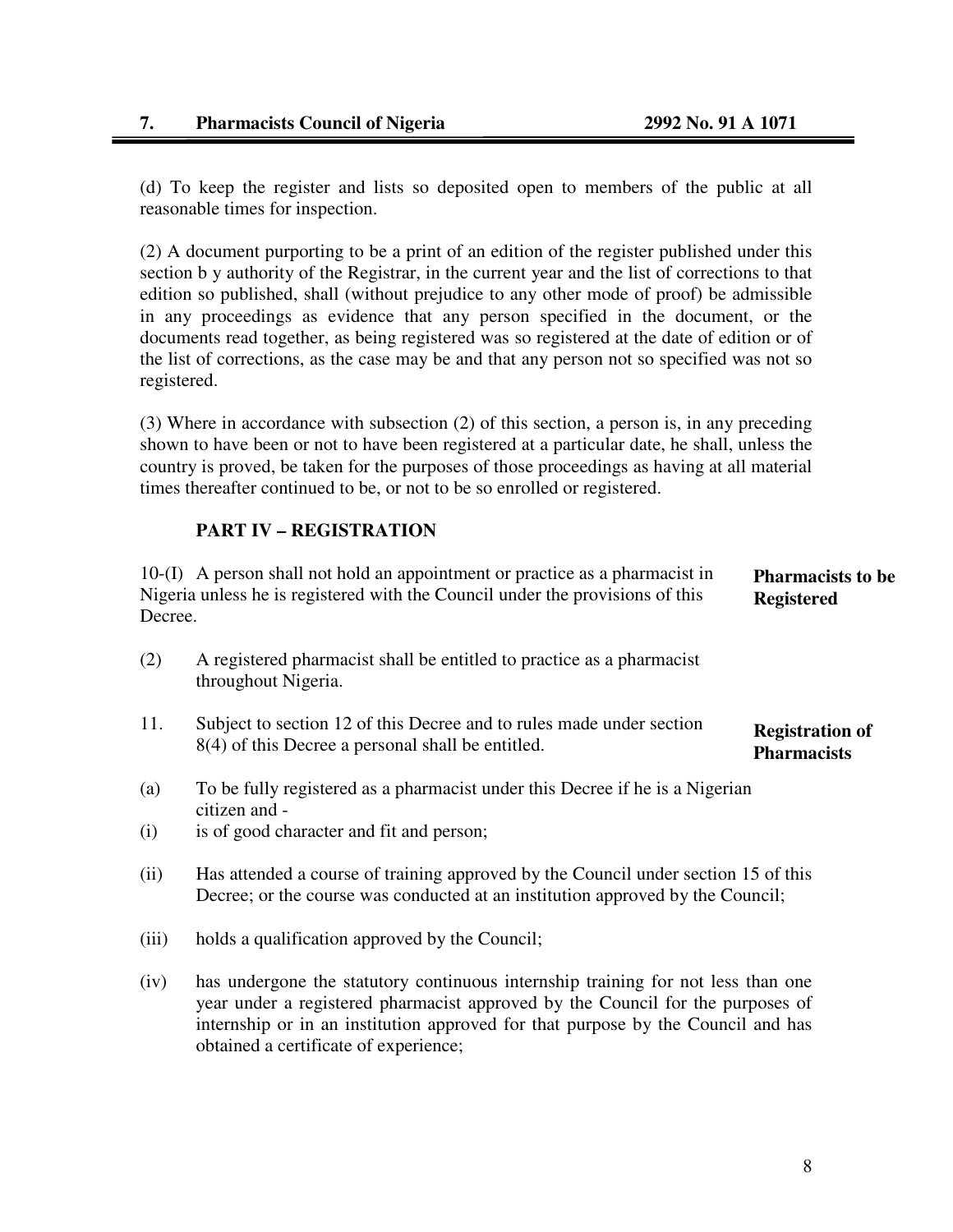(v) holds a certificate of experience issued in pursuance of section 11 (a) (iii) of this Decree;

(vi) pays the prescribed fee;

(b) to be registered as an associate member if –

- (i) he has attended a course of training approved by the Council or the course was conducted at an institution so approved by the Council:
- (ii) he holds a qualification approved by the Council:
- (iii) he is undergoing the statutory training in 0the in an institution approved for that purpose by the Council and under a registered pharmacist approved by the Council for that purpose, and
- (iv) He pays the prescribed fee.

(2) Subject as aforesaid, a Nigerian citizen who qualified in an approved institution outside Nigeria shall be entitled to be fully registered under this Decree, if he satisfies the Council that –

- (a) He holds a qualification granted outside Nigeria and for the time being accepted by the Council for the purposes of this of this subsection as regards the profession.
- (b) in the country in which the qualification was granted he was under no legal disability in the practice of pharmacy;
- (c) He holds a certificate of registration as a pharmacist acceptable to the council.
- (d) In addition to any other condition that may be prescribed by the Council, he had received instruction s in an approved institution in Nigeria and passed such examinations as the Council may prescribe including an examination in forensic pharmacy;
- (e) He pays the prescribed fee.

(3) Any Nigeria citizen who was registered as a pharmacist under the provision of the pharmacists Act of 1964 No. 26 shall be deemed to be registered under this Decree.

(4) A person aggrieved by a decision of the Council made under this section may appeal to the Minister within one month after notification of the refusal is communicated to him.

ī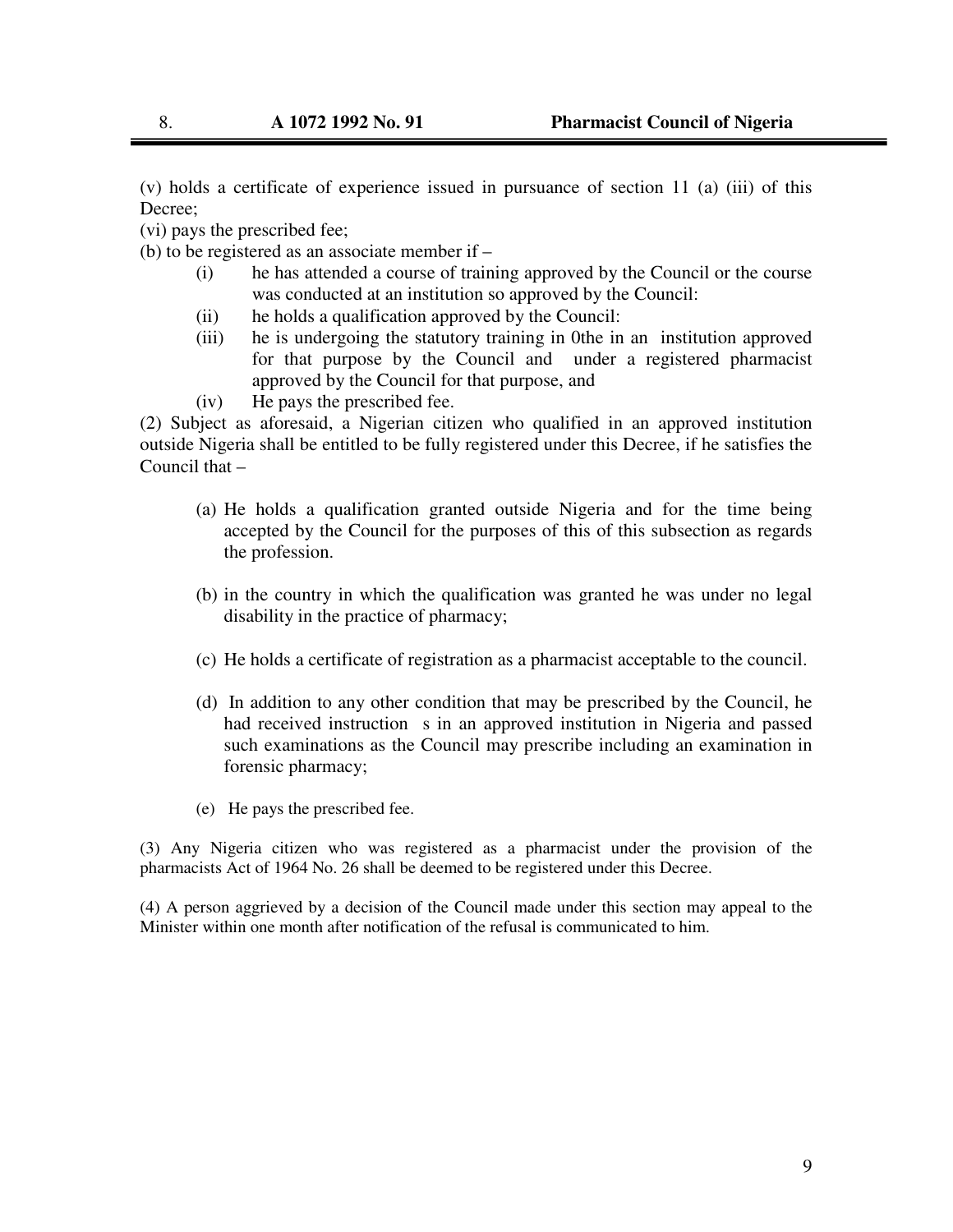ī  $12 - (1)$  A person who is not a citizen of Nigeria may be registered as a Pharmacist under this Decree if the country of which he is a citizen orNational, as the case may be grants reciprocal registration facilities to Nigeria Citizens and if-

**Registration of non Nigerian Pharmacists** 

- (a) he holds a qualification approved by the Council
- (b) he has passed the Council's examination in law and ethics governing the practice of pharmacy in Nigeria and such other examinations as the Council may prescribe and before being registered acquires the required experience in accordance with section. 11 (i) (a) of this Decree;

(c) He has been resident in Nigeria for not less than twelve calendar months immediately preceding the date of his application for registration;

(2) An applicant for registration shall in addition to evidence of qualification, satisfy the Council that –

- (a) He is of good character;
- (b) He has attained the age of twenty one years,
- (c) He has not been convicted in Nigeria or elsewhere of any offence involving fraud or dishonesty; and
- (d) He has paid the prescribed fee.

(3) The council may, in its sole discretion provisionally, accept a qualification produced in respect of an application for registration under this section or direct that the application be renewed within such periods as may be specified in the direction.

(4) Any entry directed to be made in the register, under sub-section (3) of this section shall show that such registration is provisional and no entry so made shall be converted to full registration without the concept of the Council signified in writing in that behalf.

13. The Council shall, from time to time, publish in the Gazette particulars of qualifications for the time being accepted for registration under this Decree

 $14. - (1)$  No registered person shall practice as a Pharmacist in any year unless Practicing fees he has paid to the Council in respect of that year, the appropriate practicing fee which shall be due every January as prescribed hereunder: -

(a) In the case of a pharmacist of not less than fifteen (15) years post registration experience N250.00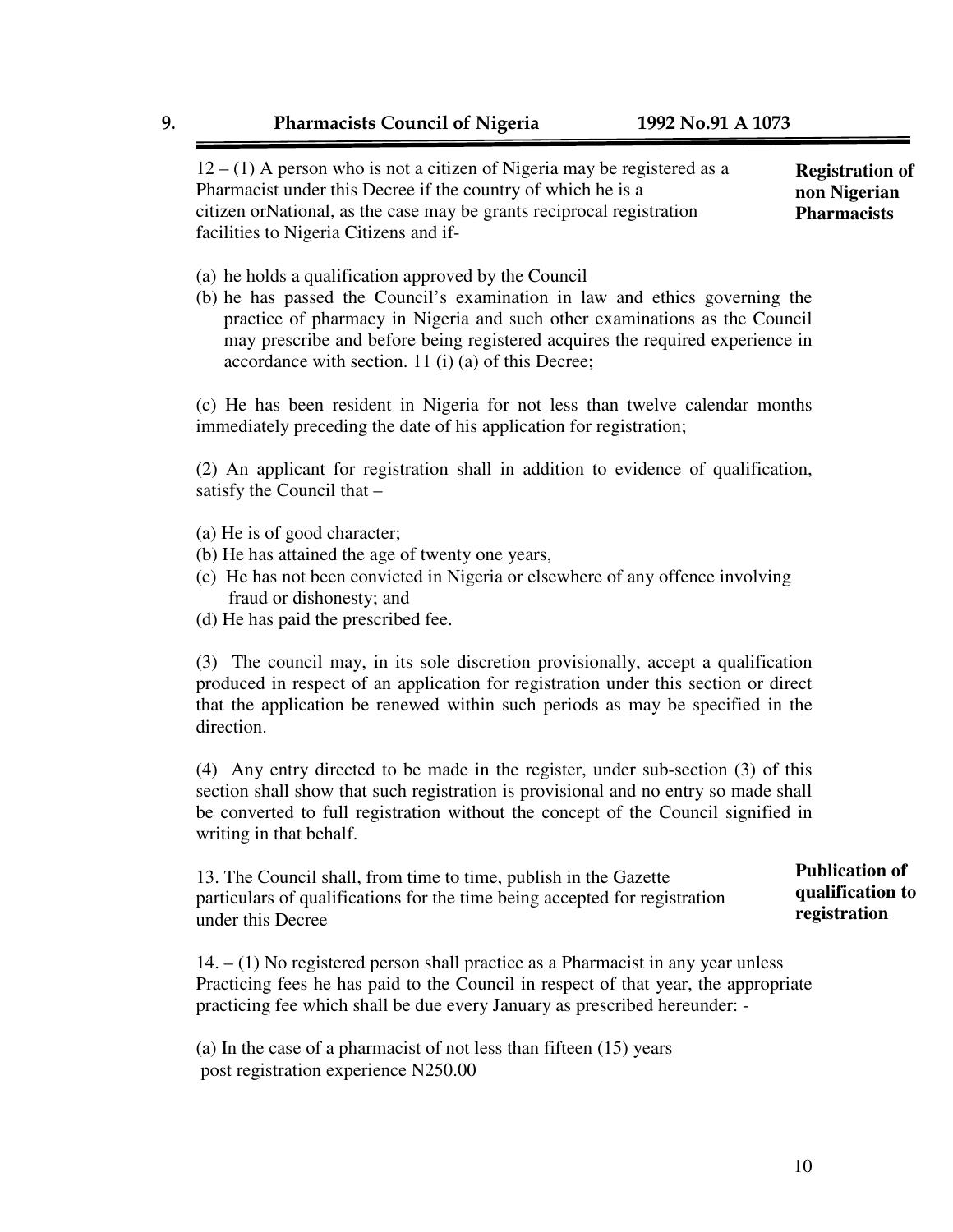(b) In the case of a pharmacist of less than fifteen years but more than ten (10) years post registration experience N200:

(c) In the case of a pharmacist of Ten years post registration experience and below N100:

(d) In the case of pharmacist undergoing internship training N50;

(e) In the case of a pharmacist during his year in the National Service Corps Scheme N50.

(2) Without prejudice to being fully registered, any pharmacist with at least 50 years post registration experience shall not pay practicing fee.

(3) Every fully registered pharmacist who has paid his registration fee as prescribed in sub-section (1) above or is exempted from payment of registration fee as in sub-section 14 (2) of this section shall be entitled to an annual practicing license authorizing him subject to any regulations in force to import, mix compound, prepare, dispense, sell and distribute drugs and poisons.

(4) The Council may with the confirmation of the Minister from time to time, vary the practicing prescribed in sub – section (1).

(5) The Council shall share the aggregate amount collected as procuring fees as follows:-

- i. 70 per centum to the Pharmaceutical Society of Nigeria: and
- ii. 30 per centum to the Council

(6) Any pharmacist who in respect or any year without paying the practicing fee practices as such is guilty of an offence and is liable on conviction.

- (a) In the case of a first offence to a fine or twice the prescribed practicing fee; and
- (b) In the case of send or subsequent offence to a fine of not less than ten times the prescribed practicing fee and if the pharmacist is in the employment of any person, the employer is also guilty of an offence punishable in like manner as the pharmacist if it is proved that the fellow to pay the practicing fee was with his knowledge, consent and connivance.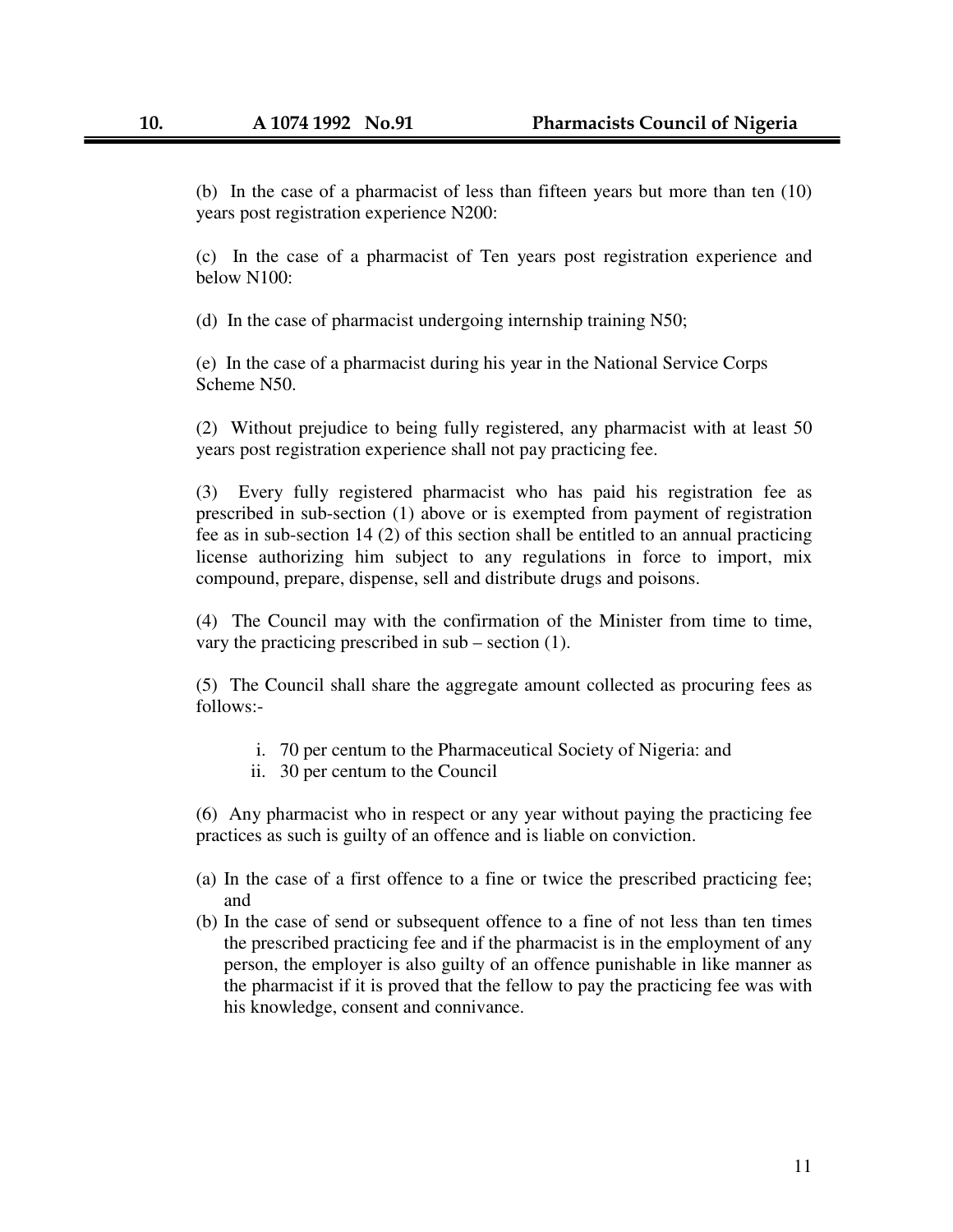#### **11. Pharmacists Council of Nigeria 1992 No. 91 A 1075**

15 – (1) The Council may approve any institution for the purposes of this Decree and may for those purposes approve:-

(a) Any course of training at any approved institution which is intended for persons seeking to become or are already pharmacists and which in the opinion of the Council is designed to confer on, persons completing it sufficient knowledge and skill to practice of the profession. as.

**Approval of institutions courses of Training and qualifications by Council.** 

(b) Any qualification which as a result of an examination taken in conjunction with a course of training approved by the council under this section is granted to candidates reaching a standard at the examination indicating in the opinion of the council that the candidates have sufficient knowledge and skill to practice as pharmacists.

(2) The council may, if it thinks fit, withdraw any approval given under this section in respect of any course, qualification or institution; but before withdrawing such an approval the council shall-

- (a) Give notice that it proposes to do so to such person in Nigeria appearing to the council to be a person by whom the course is conducted or the qualification is granted or the institution is controlled as the case may be;
- (b) Afford each such person an opportunity of making to the council with regard to the proposal; and
- (c) Take into consideration any representation made as regards the proposal in pursuance of paragraph (b) of this subsection.

(3) A course, qualification or institution shall not be treated as approved during the period the approval is withdrawn under subsection (2) of this section.

(4) Notwithstanding the provisions of sub-section (3) of this section, the withdrawal of an approval under sub-section (2) of this section shall not prejudice the registration of eligibility for registration of any person who by virtue of the approval was registered or was eligible for registration (either unconditionally or subject to his obtaining a certificate of experience) immediately before the approval was withdrawn.

(5) The giving or withdrawal of an approval under this section shall have effect from such shall date, either before or after the execution of the instrument signifying the giving, or withdrawal of the approval, as the council may specify in the instrument and the Council shall -

(a) as soon as may be, published a copy of every such instrument in the Gazette: and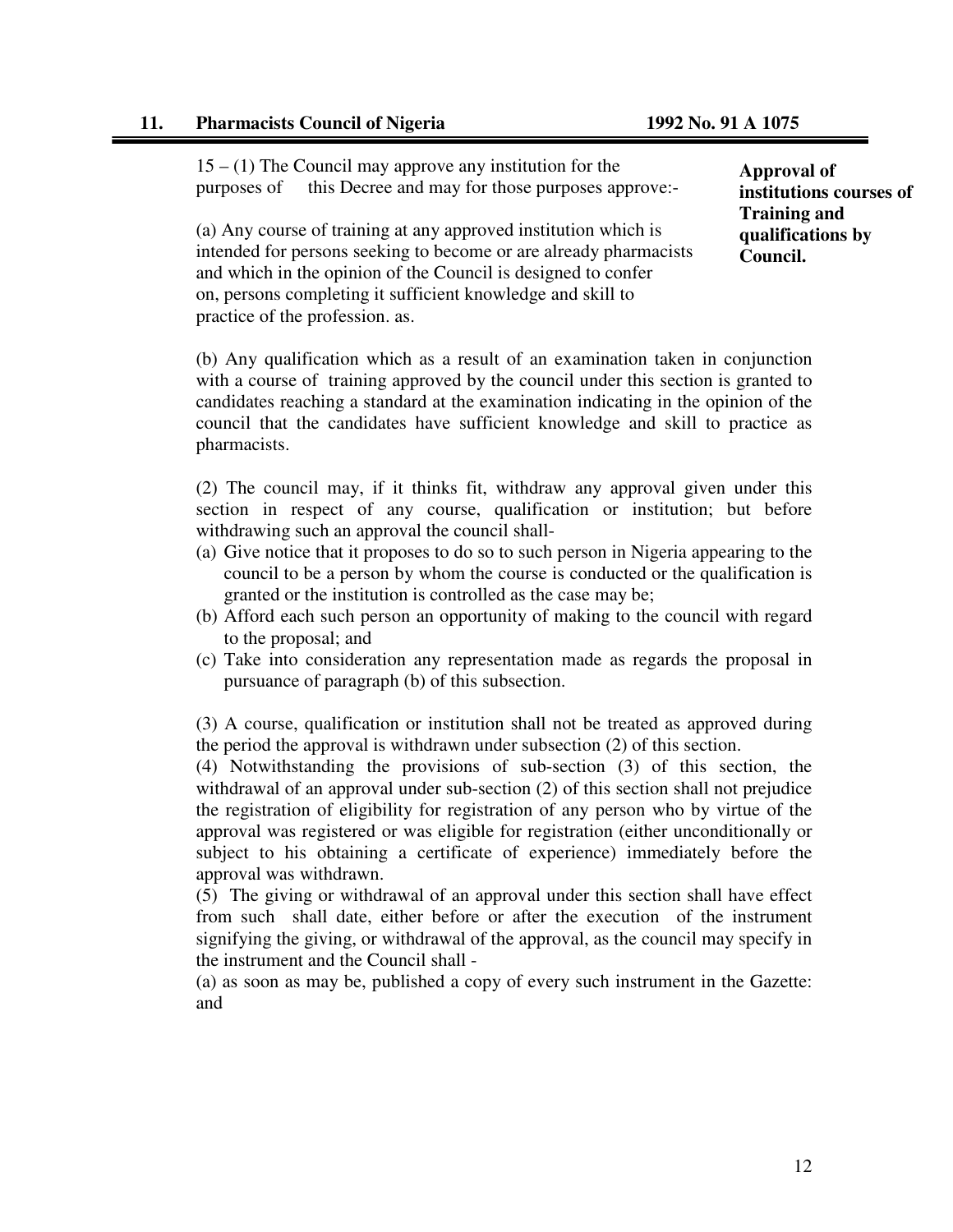(b) Not later than seven days before its publication as aforesaid, send a copy of the instrument to the Minister.

Supervision of Instructions and Examinations etc.

 $(16 - (1)$  It shall be the duty of the Council to keep itself informed of the nature of

 (a) The instruction given at approved instructions to persons attending approved courses of training; and

(b) The examinations as a result of which approved qualifications are granted;

And for the purposes of perfuming that duty the Council may appoint, either from among its own members or otherwise, persons to visit approved institutions or attend such examinations.

(2) It shall be the duty of a visitor under this section to report to the Council, on -

(a) The adequacy of the instruction given to a person attending approved courses of training at institutions visited by him,

(b) The adequacy of the examinations attended by him; and

(c) Any other matters relating to the institutions or examinations on which the Council may, either generally or in a particular case, request him to report, but not such person shall interfere with the giving of any instruction or the holding of any examination.

(3) On receiving a report made in pursuance of this section, the Council may, if it thinks fit, and shall, if so required by the instructions, send a copy of the report to the person appearing to the Council to be in charge of the institution or responsible for the examinations to which the report relates, requesting that person to make observations on the report to the Council within such period as may be specified in the request, not being less than one month beginning with the date of the request.

#### **PART V – PROFESSIONAL DISCIPLINE Establishment**

17 – (1) There shall be established a tribunal to be known as the Pharmacist Council of Nigeria Disciplinary Tribunal (in this Decree referred to as "the tribunal") which shall be charged with the duty of considering and determining any case referred to it by the investigating panel established by **of Disciplinary Tribunal and Investigating Panel**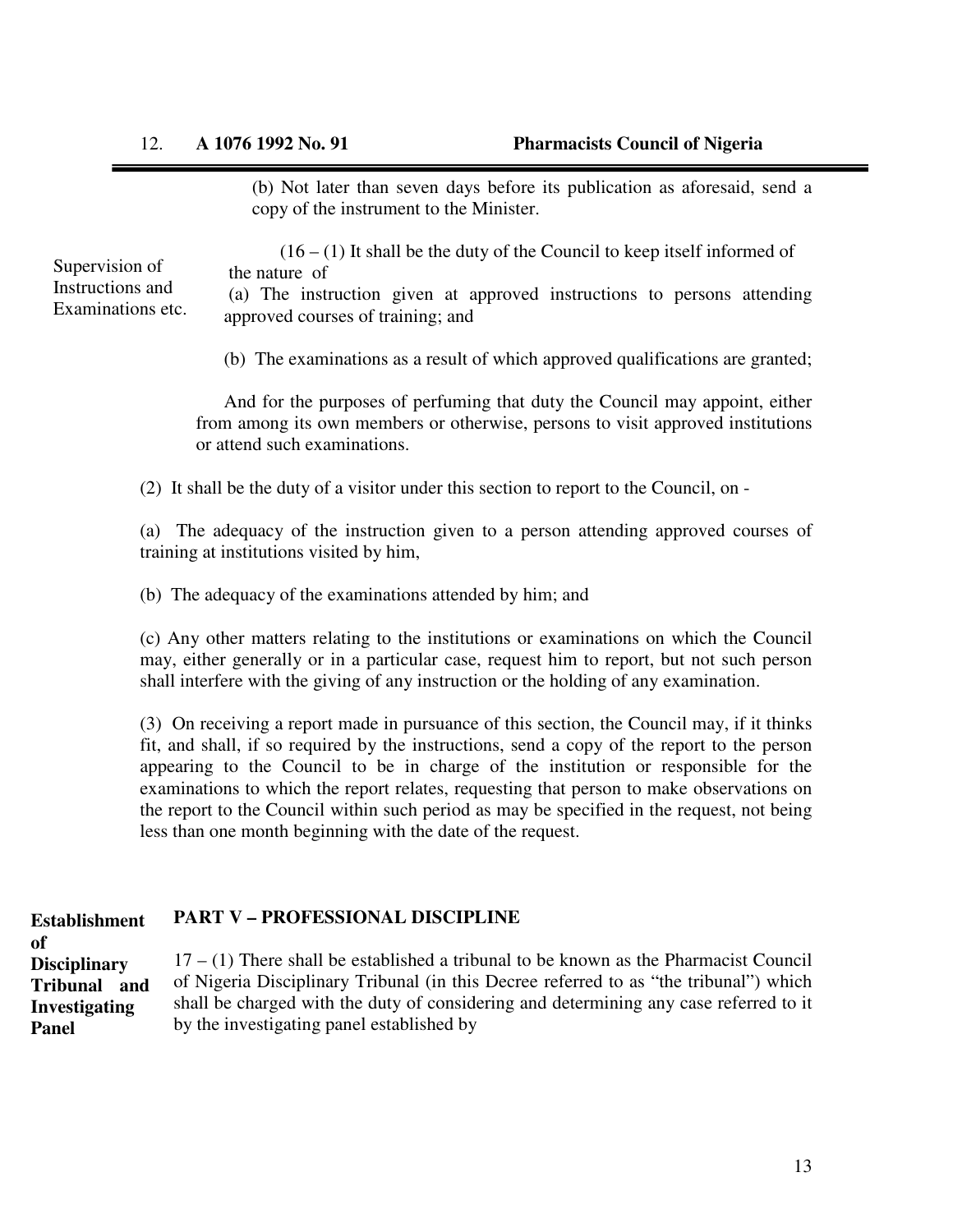subsection (1) of this section and any other case of which the tribunal has cognizance under the following provisions of this Decree.

(2) The tribunal shall consist of the Chairman of the Council and six other members of the Council appointed by the Council.

(3) There shall be a body to be known as the Pharmacists Council of Nigeria investigating Panel (in this Decree referred to as "the Panel") which shall be charged with the duty of -

- (a) Conducting a preliminary investigation into any case where it is alleged that a person registered has misbehaved in his capacity as a pharmacist or should for any other reason be the subject of proceedings before the tribunal; and
- a. Deciding whether the case should be referred to the Tribunal.

(4) The panel shall be appointed by the Council and shall consist of four members of the Council and one member who is not a member of the Council.

(5) The provisions of Schedule 2 to this Decree shall, so far as applicable to the tribunal and panel respectively. Have effect with respect to those bodies.

(6) The Council may make rules not inconsistent with this Decree to acts which constitute professional misconduct.

 $18 - (1)$  Where -

| (a) A person registered under this Decree is judged by the tribunal | <b>Penalties for</b>  |
|---------------------------------------------------------------------|-----------------------|
| to be guilty of infamous conduct in any professional respect,       | <b>Unprofessional</b> |
|                                                                     | Conduct               |

(b) A person registered under this Decree is convicted, by any court or Tribunal in Nigeria or elsewhere having power to award imprisonment, of an offence (whether or not an offence punishable

with imprisonment) which in the opinion of the tribunal is incompatible with the status of a pharmacist; or (c) The tribunal is satisfied that the name of any person has been fraudulently registered, The tribunal may, if it thinks fit, give a direction reprimanding that person or ordering the Registrar to strike his name off the relevant part of the register.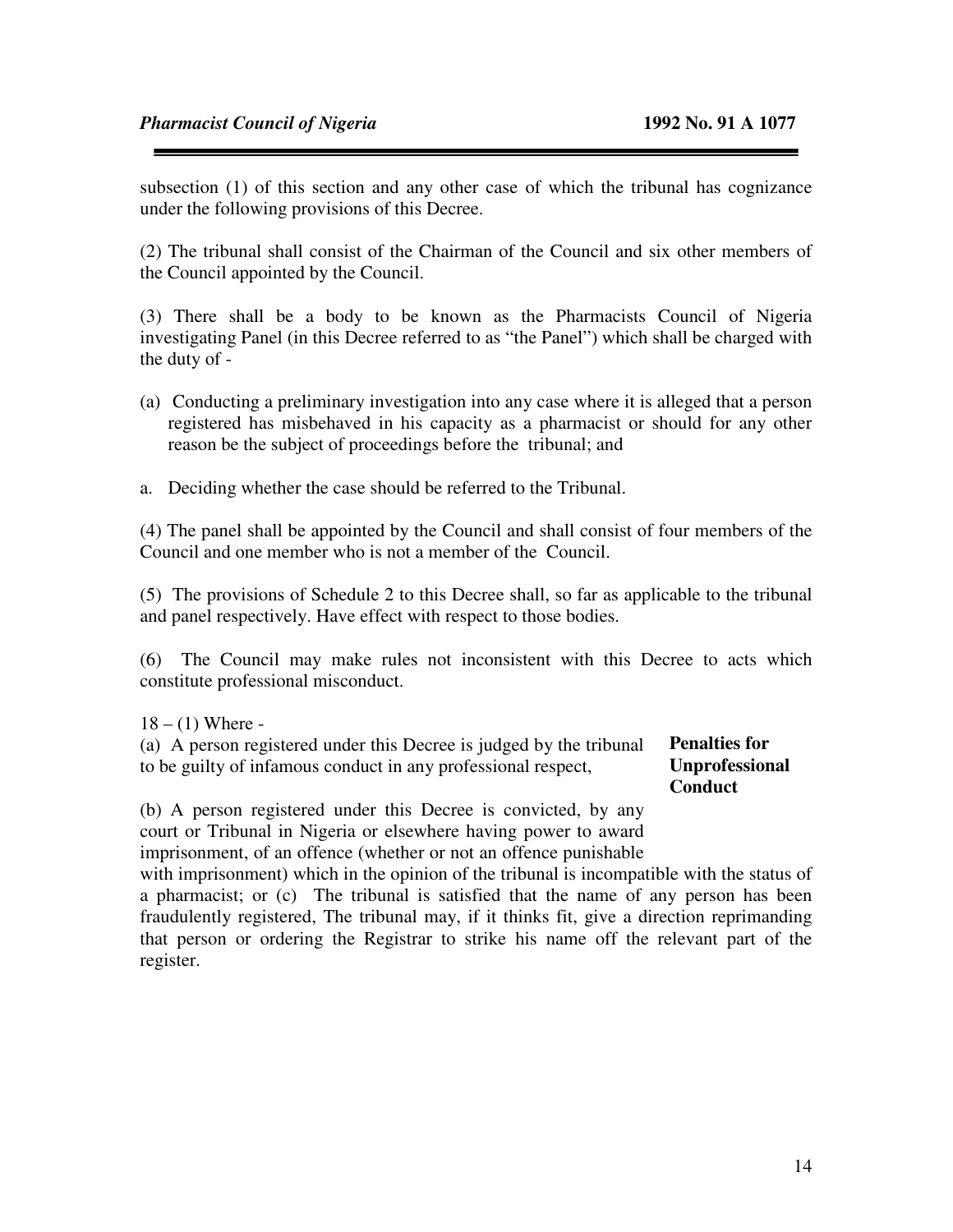(2) The tribunal may, if it thinks fit, defer or further defer its decision as to the giving of a direction under sub-section (1) of this section until a subsequent meeting of the tribunal; but

(a) No decision shall be deferred under this sub-section for periods exceeding two years in the aggregate; and

(b) No person shall be a member of the tribunal for the purposes of reaching a decision which has been deferred or further deferred, unless he was present as a member of the tribunal when the decision was deferred.

(3) For the purposes of sub-section (1) (b) of this section, a person shall not be treated as convicted, as therein mentioned, unless the conviction stands at a time) be brought in connection with the conviction.

(4) When the tribunal gives a direction under sub-section, (1) of this section, the tribunal shall cause notice of the direction to be served on the person to whom it relates.

(5) A person to whom a direction relates may, at any time within twenty eight days from the date of service on him of notice of the direction, appeal against the direction to the Federal High Court and the tribunal may appear as respondent to the appeal and for the purpose of enabling directions to be given as to the costs of the appeal and of proceedings before the tribunal the tribunal shall be deemed to be a party thereto whether or not it appears on the hearing of the appeal.

(6) A direction of the tribunal under sub-section (1) of this section shall take effect -

(a) Where no appeal under this section is brought against the direction within the time for such an appeal, or on the expiration of that time;

(b) Where an appeal is brought and is withdrawn or struck out for want of prosecution, on the withdrawal or striking out of the appeal;

(c) Where an appeal is brought and is not withdrawn or struck out as aforesaid, if and when the appeal is dismissed and shall not take effect in accordance with the foregoing provisions of this sub-section.

(7) A person whose name is struck off the register in pursuance of a direction of the tribunal under this section shall not be entitled to be registered in that register again except in pursuance of a direction in that behalf given by the tribunal on the application of that person.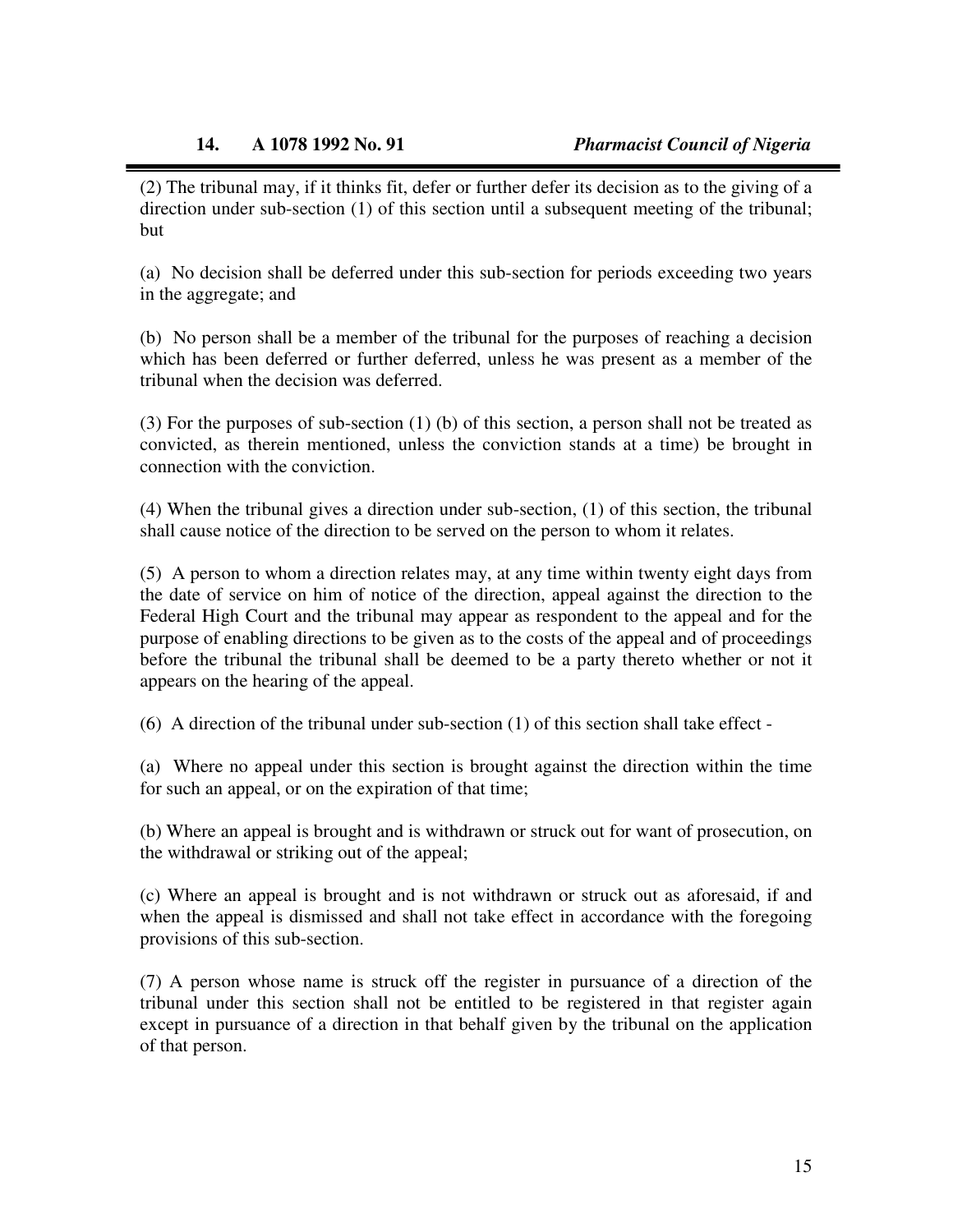(18) A direction under sub-section (7) of this section for the striking off of a person's name from the register, may prohibit an application under this Sub-section by that person until the expiration of such period from the date of the direction (and where he has duly made such an application, from the date of his last application as may be specified in the direction.

#### **PART VI – MISCELLANEOUS**

(19) Any person not a member of the Pharmaceutical Society of Nigeria (in this Decree referred to as "society") who but for this Decree, would have been qualified to apply for and obtain membership of the society may, within the period of three months beginning from the commencement of this Decree, apply for membership of the profession in such manner as may be prescribed by rules made by the Council; and if approved, he shall be registered, according to his qualification. **Application of** 

**this Decree to unregistered persons.** 

| $(20) - (1)$ Subject to sub-section $(2)$ of this section a person shall be | When a person         |
|-----------------------------------------------------------------------------|-----------------------|
|                                                                             | is deemed to practice |

Deemed to practice as a pharmacist if, in consideration of remuneration received or to be received and whether by himself or in partnership with any other person (a) He engages himself in the practice of pharmacy or holds himself out to the public as a pharmacist; or  **as a Pharmacist** 

(b) He renders professional service or assistance in or about matters of principle or detail relating to pharmacy, or

(c) He renders any other service which may by regulations made by the Council, with the approval of the Minister, be designed as service constituting practice as a pharmacist.

 $21 - (1)$  The Council may make rules –

(a) for the training of suitable persons in pharmaceutical methods and practice; **Rules as to**  and **Practice,** 

(b) For the supervision and regulation of the engagement, training and transfer of such persons.

(2) The Council may also make rule –

 (a) Prescribing the form of license to practice to be issued annually or; if the Council thinks fit, by endorsement of an existing license, and

 (b) Restricting the right to practice as a pharmacist in default of payment of the amount of the annual subscription where the default continues for longer than such period as may be prescribed by the rules.

**etc**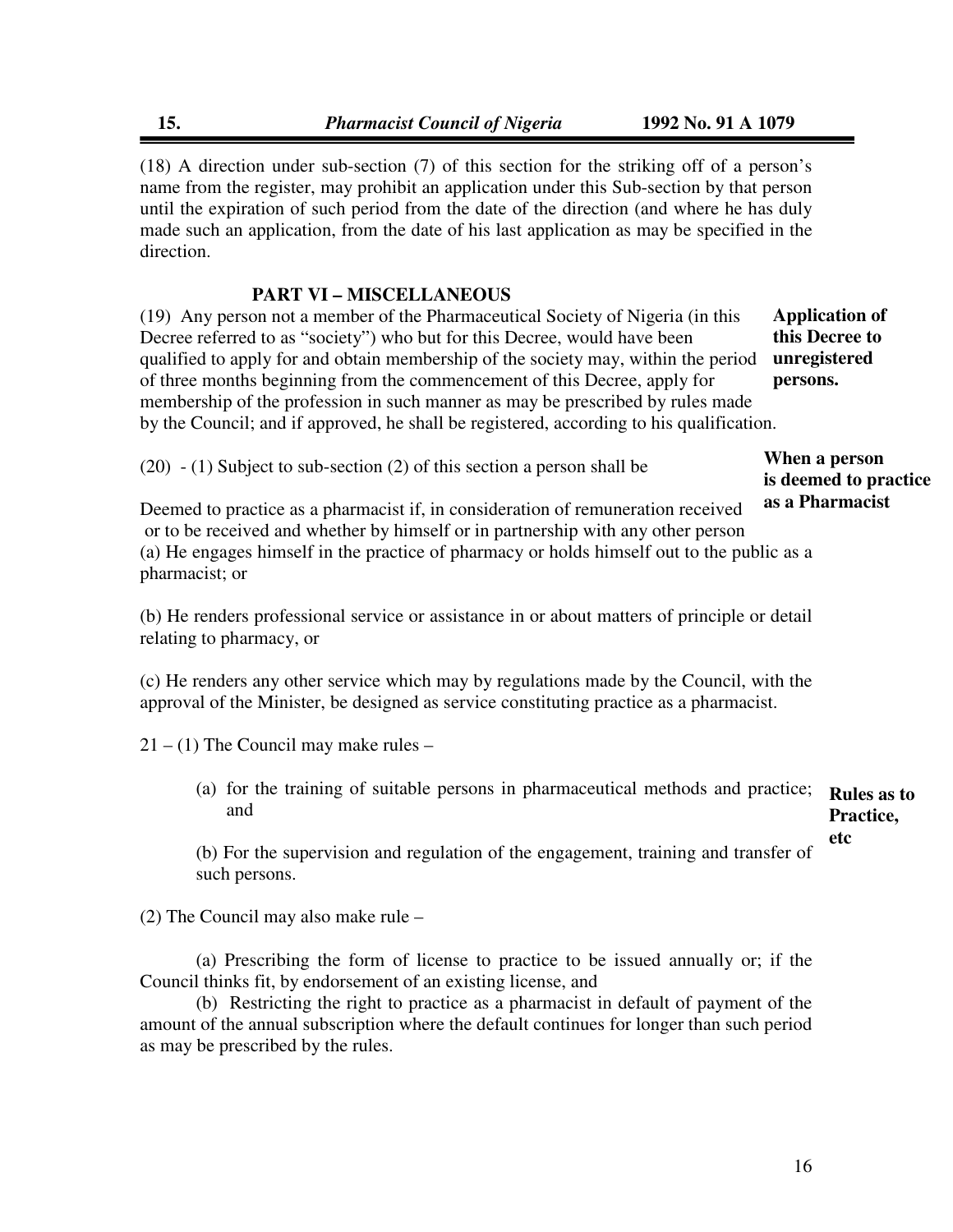(C) Restricting the right to practice as a pharmacist if the qualification granted outside Nigeria does not entitle the holder to practice as a pharmacist.

(3) Rules when made under this section shall, if the Chairman of the Council so directs, be published in the Gazette. **Provision of Library facilities** 

**Etc.**

l

22. The Council shall -

(a) provide and maintain a library comprising books and publications or the advancement of knowledge of pharmacy and such other books and publications as the council may think necessary for the purpose;

(b) Encourage research into pharmaceutical disciplines and allied subjects to the extent that the Council may, from time to time consider necessary.

 $23 - (1)$  If any person, for the purpose of procuring the registration of any name, qualification or other matter – **Offences** 

(a) Makes a statement which he believes to be false in a material particular; or

(b) Recklessly makes a statement which is false in a material particular, he is guilty of an offence.

(2) If, on or after the relevant date, any person who is not a member of the profession practices or holds himself out to practice for or in expectation of reward or takes or uses any name, title, addition or description implying that he is authorized by law to practice as a pharmacist he is guilty of an offence.

(3) In the case of a person failing within section 19 of this Decree -

- (a) the provisions of sub-section (2) of this section shall not apply in respect of anything done by him during the period of three months mentioned in that section; and
- (b) If within that period he duly applies for membership of the profession then, unless within that period he is notified that his application has not been approved, the provision of sub-section (2) of this section shall not apply in respect of anything done by him between the end of that period and the date on which he is registered or is notified as aforesaid.

If the Registrar or any other person employed by or on behalf of the Council willfully makes any falsification in any matter relating to the register, he is guilty of an offence.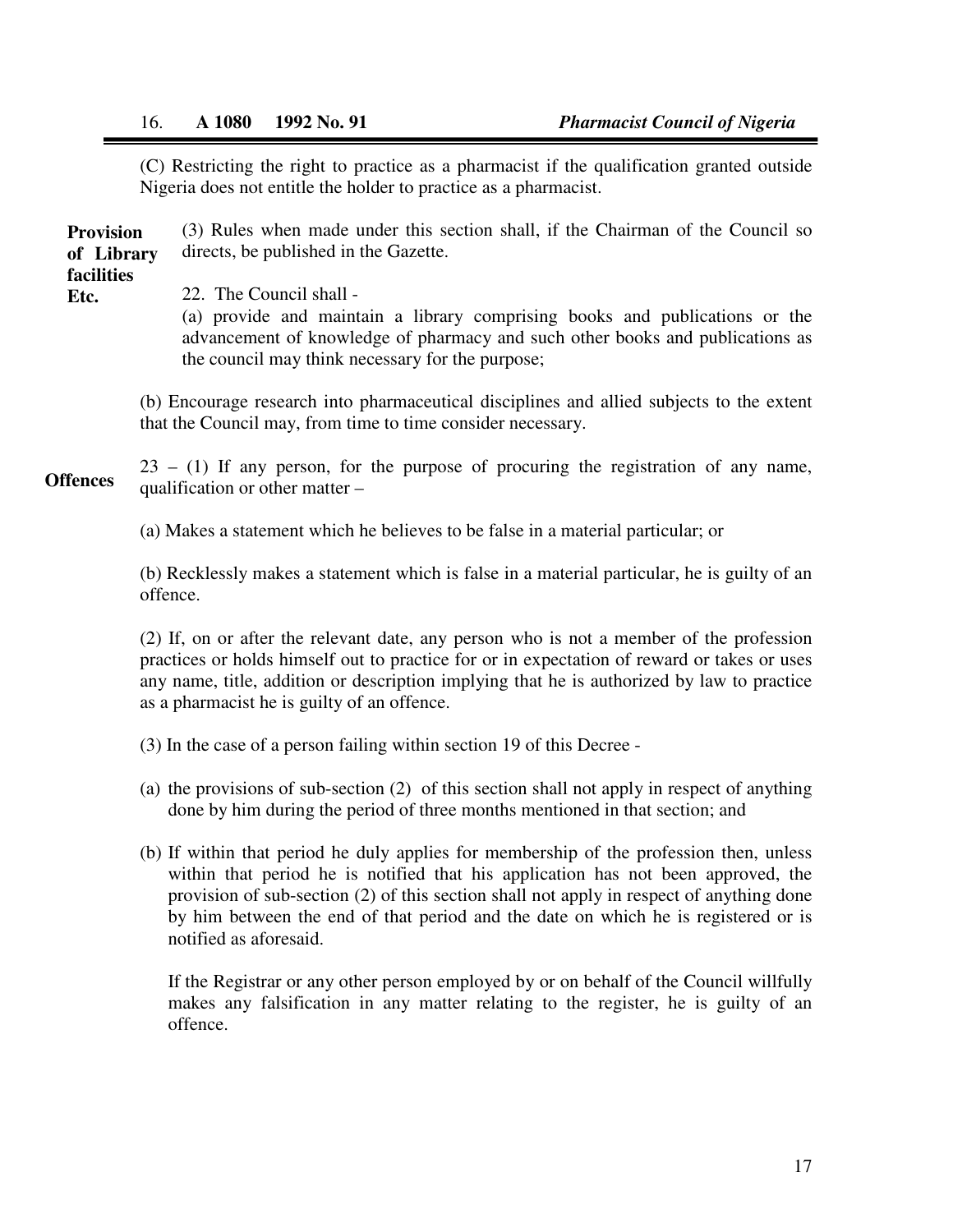(4) A person guilty of an offence under this section shall be liable -

- (a) On summary conviction, to a fine of an amount not exceeding
- N1, 000;

ı

(b) On conviction on indictment, to a fine of an amount not exceeding N1, 000 or to imprisonment for a term not exceeding two years, or to both such fine and imprisonment.

(5) Where an offence under this section which has been committed by a body corporate is proved to have been committed with the consent or connivance of or to be attributable to any neglect on the part of any Director, Manager, Secretary or other similar officer of the body corporate or any person purporting to act in any such capacity, he, as well as the body corporate, shall be deemed to be guilty of that offence and shall be liable to be prosecuted against and punished accordingly.

 $24. - (1)$  In this section, "the relevant date" means the third anniversary of the coming into force of this Decree or such earlier date as may be prescribed for the purpose of this section by order of the Minister published in the Gazette.

2) Any regulation made under this Decree, shall be published in the Gazette as soon as Miscellaneous may be after they are made and a copy of any such regulations shall be sent to the Minister not later than 7 days before they are so published. **and** 

### **Supplementary**

(3) Rules made for the purposes of this Decree shall be subject to confirmation by the Pharmaceutical Society of Nigeria at its next meeting or at any special meeting of the Pharmaceutical Society of Nigeria convened for that purpose, and if then annulled, shall cease to have effect on the day after the date of annulment, but without prejudice to anything done in pursuance or intended to be done in pursuance of any such rules. **Provisions** 

> $25 - (1)$  Without prejudice to the rule of law whereby a contract may be void if it is inconsistent with the provision of enactment, no person other than a fully registered pharmacist shall be entitled to bring any proceedings in any court of law for the purpose of recovering any fee or other consideration whatsoever payable in respect of services as rendered facilities or things supplied by him when purporting to act as a pharmacist.

> (2) It shall be the duty of the person in charge of each faculty or school of pharmacy in any University in Nigeria to furnish to the registrar not later not later than  $31<sup>st</sup>$  of March in every year a list of the names and of such other particulars as the Council may by order specifying of all persons who are registered as pharmacy students in that school or faculty during that academic session.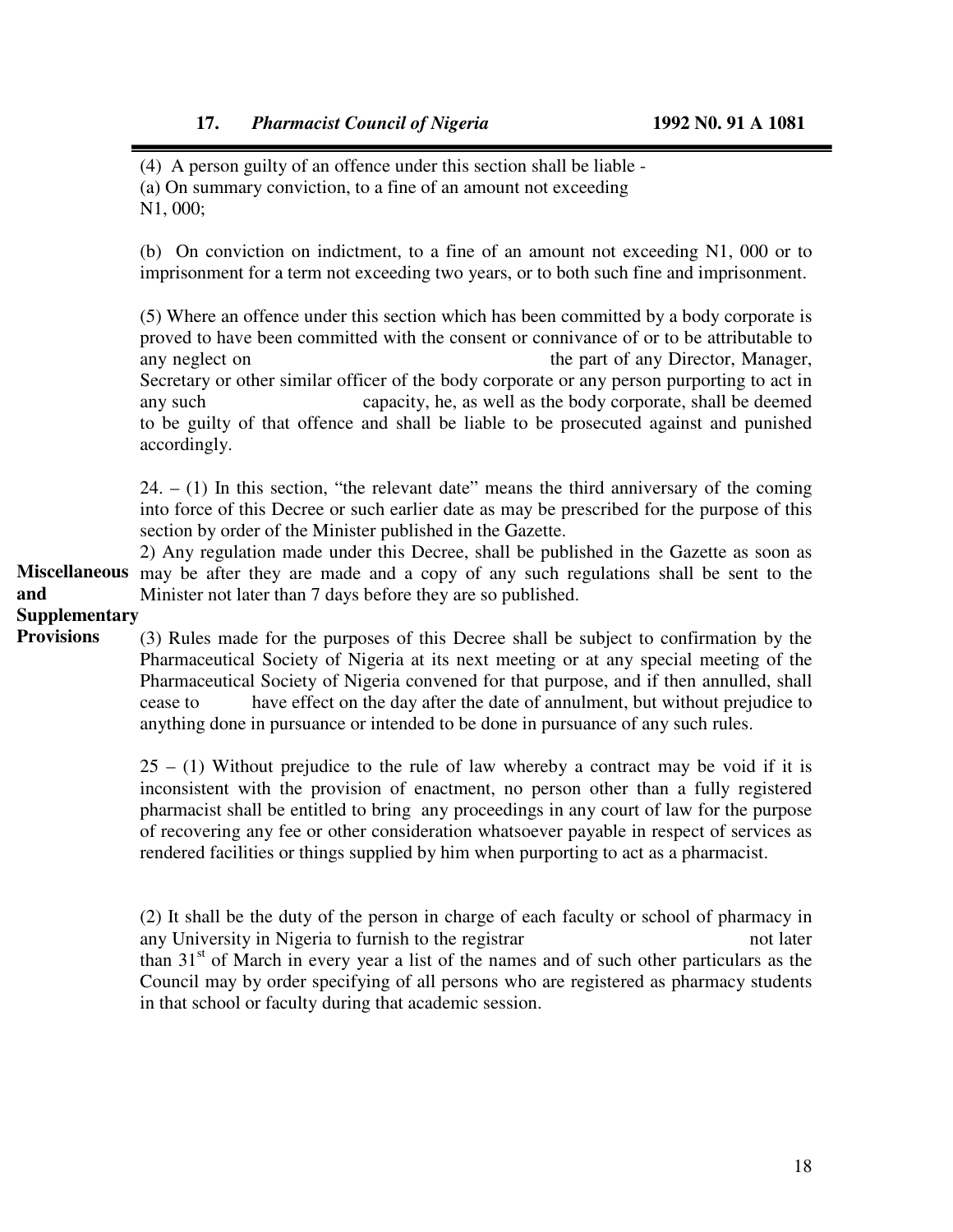ı (3) It shall be the duty of the dean of every faculty or school of pharmacy in Nigeria approved by Council to furnish the registrar with the list of candidates successful at the final pharmacy degree examination immediately after the release of the results.

 $26 - (1)$  The Pharmacist Act (in the Decree referred to "as the former Act") is hereby Cap 357 LFN repealed. **Repeal, etc**

(2) The Pharmacists Board established by the former act is hereby resolved.

(3) Notwithstanding sub-section (1) of this section -

(a) Every person registered and all regulations of the Pharmacists Board of Nigeria and any amendments thereof, made under the former Act shall be deemed to have been made under this Decree.

(b) Any register kept in pursuance of the former Act shall be deemed to be part of the register kept in pursuance of this Decree;

(c) Any document referring to the provisions of the former Act shall be construed as referring to the corresponding provisions of this Decree;

(d) any direction, orders, appointments and other acts lawfully made or done under a provision of the former Act and in force immediately before the commencement of this Decree shall be deemed to have been made or done under the corresponding provision of this Decree and shall continue to have effect accordingly;

(e) any person who immediately before the commencement of this Decree held appointment as an employee of the Board shall on the commencement of this Decree be deemed to have been deployed to the Council as an employee thereof without further assurance and by virtue of this Decree; and

(f) All property held by or on behalf of the Board immediately before the commencement of this Decree, shall on the commencement of this Decree be deemed to have been vested in the Council without further assurance than by virtue of this Decree.

27. In this Decree, unless the context otherwise requires- "Board means the Pharmacists Act; **Interpretation** 

> "Council" means the Pharmaceuticals Council of Nigeria established under section 1 of this Decree;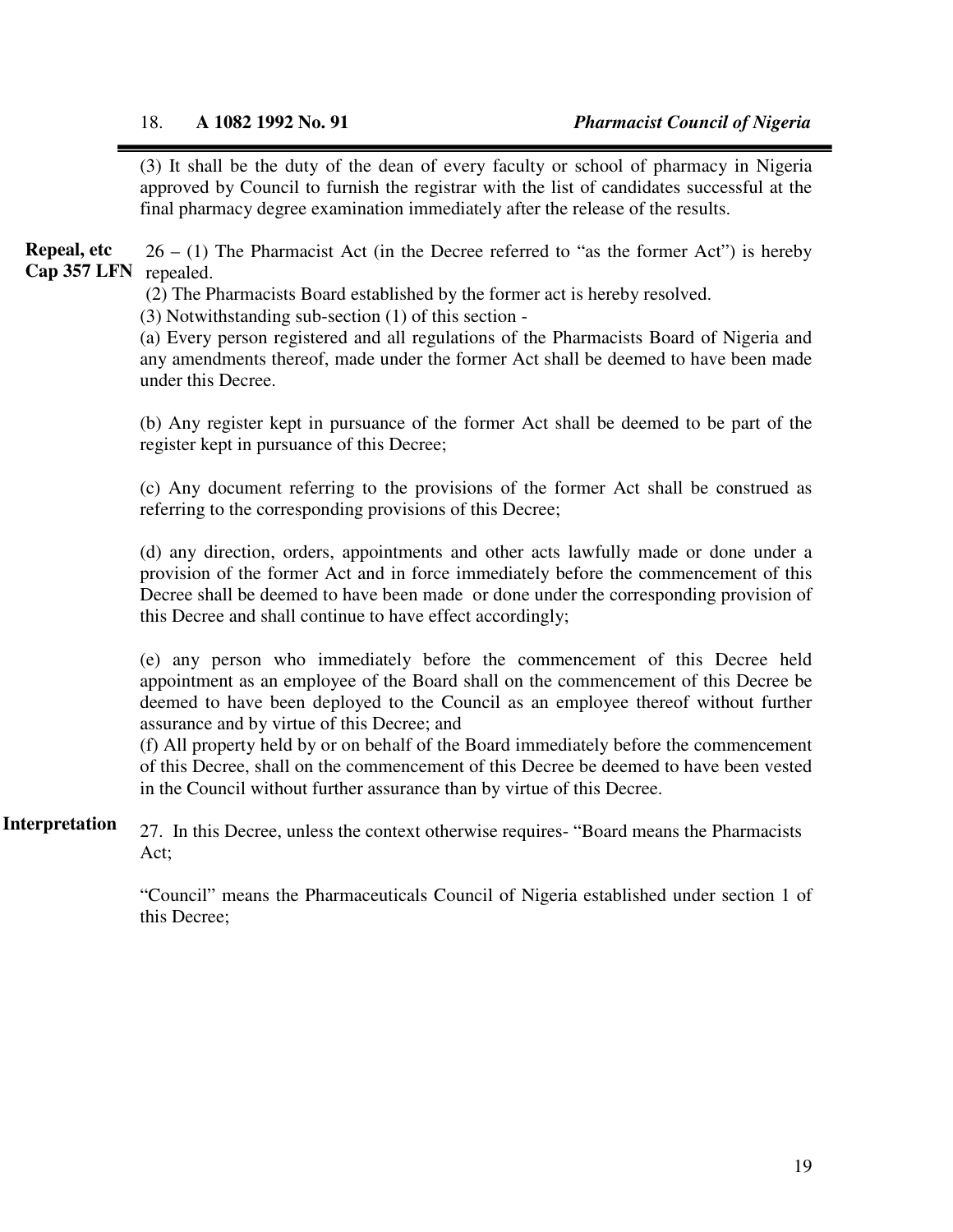ı

"disciplinary tribunal" means the Pharmacists Council of Nigeria Disciplinary Tribunal established under section 1" this Decree; "Fees include annual subscription;

"Investigating panel" means the Pharmacists Council of Nigeria investigating panel established under section 17 (3) of this Decree;

"Member" means a registered associate or member of the profession;

"Minister" means the minister charged with the responsibility for matters relating health; "Profession" means pharmacy profession;

"Register" means the register maintained in pursuance of section 9 of this Decree;

"Society" means the Pharmaceutical Society of Nigeria.

28 This Decree may be cited as the Pharmacists Council of Nigeria Decree 1992. **Citation** 

#### **SCHEDULES**

#### **SCHEDULE 1** Section 4 (3)

Supplementary Provisions relating to the Council

#### *Qualifications and Tenure of Office of Members of the Council*

 $1 - (1)$  A person shall not be a member of the Council unless he is a Nigerian citizen fully registered under this Decree as a pharmacist and at the date of his appointment has had not less than seven years post – call experience in pharmacy profession.

(2) Subject to the provision of this paragraph, a member of the Council shall hold office for a period of three years beginning with the date of his appointment or election.

(3) Any member of the Council other than a member appointed by office may by notice in writing under his hand addressed to the Minister resign his office

(4) A person who retires from or otherwise ceases to be an elected member of the Council shall be eligible again to become a member of the Council, and any appointed members may be re-appointed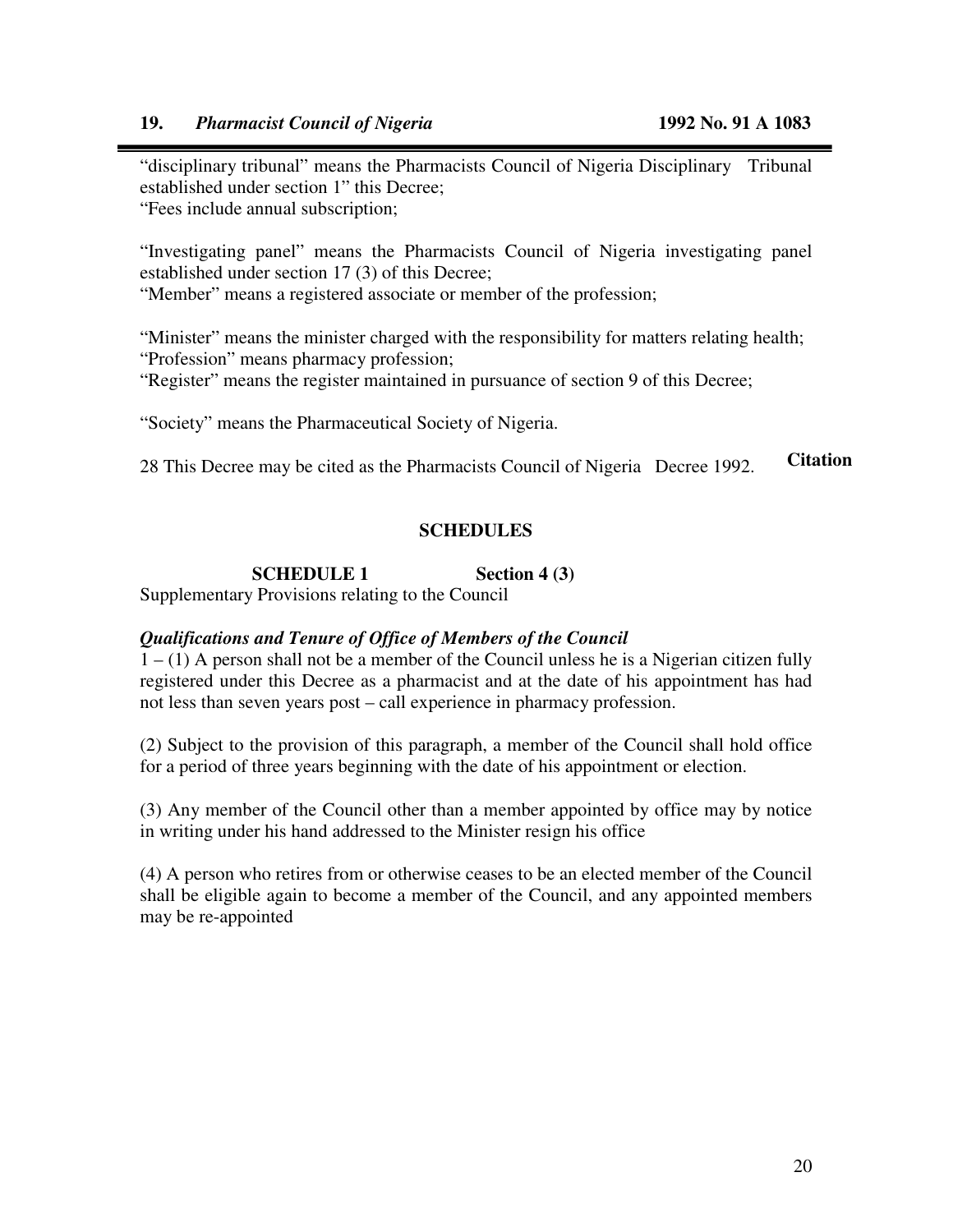(5) If for any reason there is a vacation of office by a member, and

(a) Such member was appointed by the Minister or any other body, the Minister or that body may appoint another fit person to fill that vacancy, or

(b) Such member was elected, the Council may, if the time between the unexpired portion of the term of office and the next general meeting of the Council appears to warrant the filling of the vacancy, co-opt a fit person for such time as aforesaid.

#### *Proceedings of the Council*

ı

2 – (1) Subject to the provisions of this Decree, the Council may make standing orders regulating its proceedings or any of its committee thereof

(2) Questions for determinations shall be decided by a majority of the members present and voting thereon and, in the event of equality of votes, the chairman shall have a second or casting vote.

(3) Standing orders made for a committee shall provide for the committee to report back to the Council on any matter referred to it by the Council.

(4) The quorum of the Council shall be twenty and the quorum of a committee of the Council shall be fixed by the Council.

#### *Meeting of the Council:*

3-(1) Subject to the provisions of any standing orders of the Council, the Council shall meet whenever it is summoned by the Chairman is required to do so, by notice in writing in writing given to him by not less than five other members, he shall summon a meeting of the Council to be held within fourteen days from the date which the notice is given.

(2) At any meeting of the Council, the Chairman shall preside or in his absence the members present at the meeting shall appoint one of their members to preside at the meeting.

(3) Where the Council desires to obtain the advise of any person on a particular matter, the Council may co-opt him as a member for such period as the Council thinks fit; but a person who is a member by virtue of this subparagraph shall not be entitled to vote at any meeting of the Council and shall not count towards a quorum.

(4) Notwithstanding anything in the foregoing provisions of this paragraph, the first meeting of the Council shall be summoned by the Minister.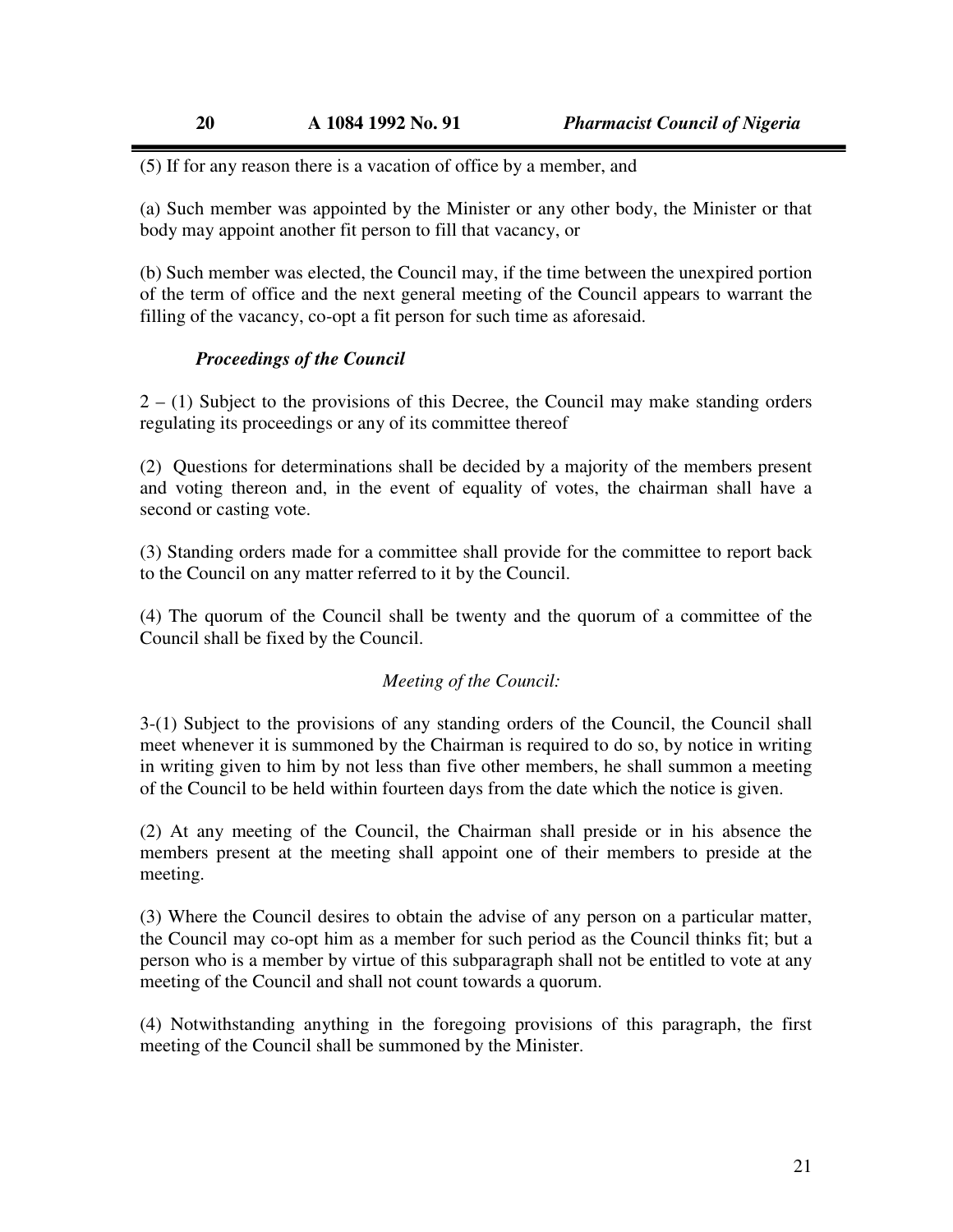#### *Committees*

4-(1) The Council may appoint one or more committees to carry out on behalf of the Council such functions as the Council may determine.

(2) A committee appointed under this paragraph shall consist of the number of persons determined by the Council of whom not more than two thirds may be persons who are not members of the Council.

(3) A person other than a member of the Council shall hold office on the committee in accordance with the terms of the letter by which he is appointed.

(4) A decision of a committee of the Council shall of no effect until it is confirmed by the Council.

#### *Miscellaneous*

5-(1) the fixing of the seal of the Council shall be authenticated by the signature of the Chairman or of some other members of the Council to act for that purpose.

#### **Citation**

(2) Any contract or instrument which, if made or executed by a person not being a body corporate, would not be required to be under seal, may be made or executed on behalf of the Council, by any person generally or special authorized to act for that purpose by the Council.

(3) Any document purporting to be a document duly executed under the seal of the Council shall be received in evidence and shall, unless the contrary is proved, be deemed to be so executed.

(6) The validity of any proceedings of the Council or of a committee of the Council shall not be adversely affected by any vacancy in membership of the Council or by any defect in the appointment of a member of the Council or of a person to serve on the committee, or by reason that a person not entitled to do so took part in the proceedings.

(7) Any member of the Council and any person holding office on a committee of the Council, who was a personal interest in any contract or arrangement entered into or proposed to be considered by the Council or a committee thereof shall disclose his interest, and shall disclose his interest, and shall not vote on any question relating contract or arrangement.

 (8) A person shall not by reason only of his membership of the Council be treated as holding an office in the public service of the Federation.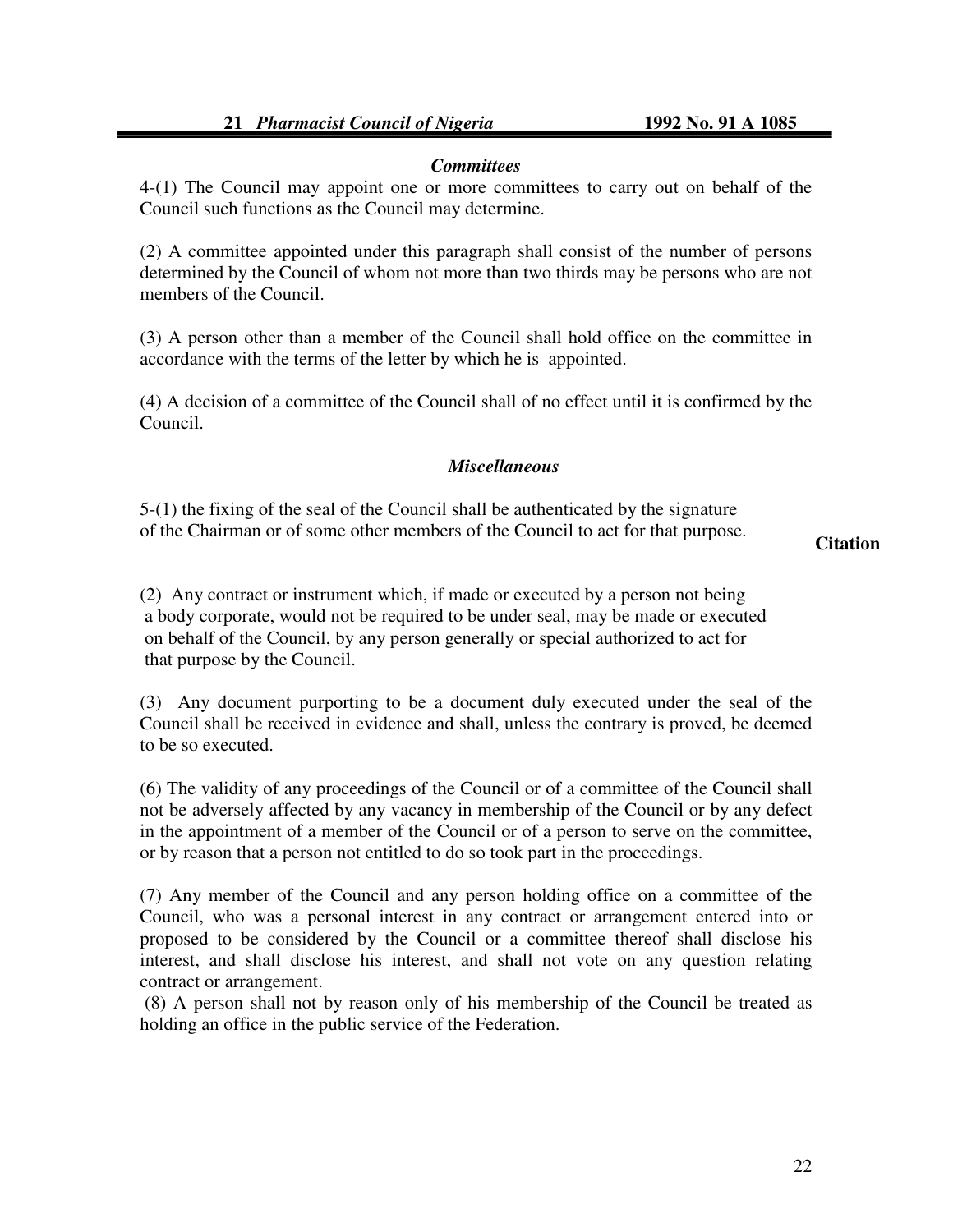٦

#### **SCHEDULE 2 Section 17 (5)**

#### *Supplementary Provisions Relating to the Disciplinary Tribunal and Investigating Panel The Disciplinary Tribunal*

1. The quorum of the Disciplinary Tribunal shall be four members.

2.-(1) The Attorney-General of the Federation shall make rules as to the selection of members of the Disciplinary Tribunal for the purpose of any proceeding, the procedure to be followed and the rules of evidence to be observed in proceedings before the Disciplinary Tribunal.

(2) The rules shall in particular provide –

(a) for securing that notice of the proceedings shall be given at such time and in such manner, as may be specified by the rules to the person who is the subject of the proceedings,

(b) for determining who, in addition to the person aforesaid, shall be a party to the proceedings;

(C) for securing that any party to the proceedings shall if he so requires, be entitled to be heard by the Disciplinary Tribunal:

(d) for securing that any party to the proceedings may be represented by a legal practitioner;

(e) Subject to the provisions of section 18(5) of this Decree, as to the costs of proceedings before the Disciplinary Tribunal:

(f) for requiring, in a case where it is alleged that the person who is the subject of the proceedings is guilty of infamous conduct in any professional respect, that where the Disciplinary Tribunal adjudges that the allegation has not been proved it shall record a finding that the person is not guilty of such conduct in respect of the matters to which the allegation relates; and

(g) For publishing in the Gazette notice of any direction of the Disciplinary Tribunal which has taken effect proving that a person's name shall be struck off a register.

3. For the purposes of any proceedings before the Disciplinary Tribunal any member of the Disciplinary Tribunal may administer oaths and any party to the proceedings may issue out of the registry of the Federal High Court writs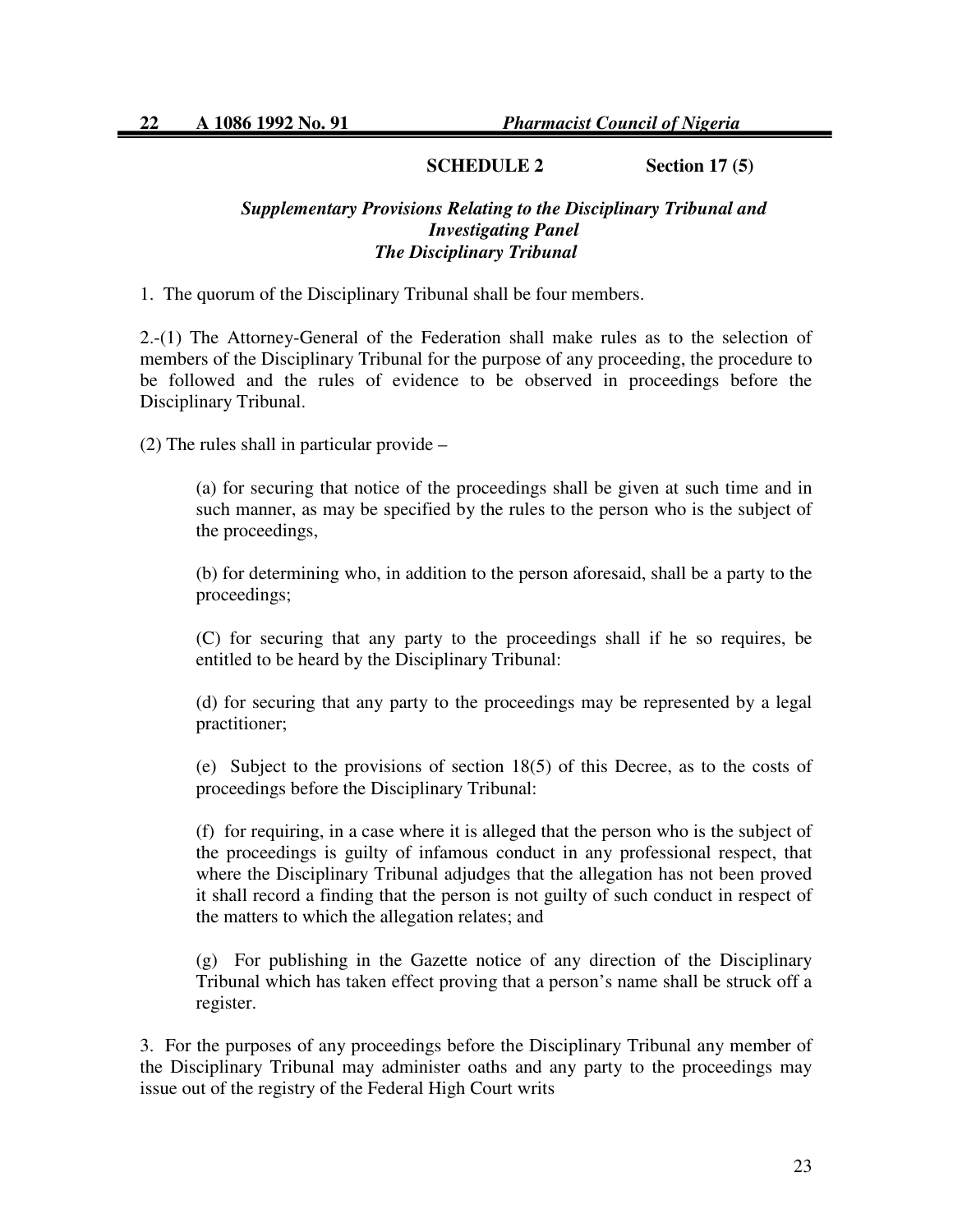I

of subpoena ad rectification and daces tecum but no person appearing before the Disciplinary Tribunal shall be compelled -

(a) To make any statement before the Disciplinary Tribunal tending to incriminate himself; or

(b) To produce any document under such a writ which he could not be compelled to produce at the trial of an action.

4-(1) For the purpose of advising the disciplinary Tribunal on questions of law arising in proceedings before it, there shall in all such proceedings be an assessor to the Disciplinary Tribunal who shall be appointed by the Council on the nomination of the Attorney-General of the Federation and shall be a legal practitioner of not less than seven years standing.

(2) The Attorney-General of the Federation shall make rules as to the functions of accessory appointed under this paragraph and in particular such rules shall contain provisions for securing-

- (a) That where an assessor advises the disciplinary tribunal on any question of law as to evidence, procedure or any other matters specified by rules, he shall do so in the presence of every party or person representing a party to the proceedings who appear thereat or, if the advise is tendered while the Disciplinary Tribunal is deliberating in private, that every such party or person as aforesaid shall be informed what advise the assessor has tendered: and
- (b) that every such party or person as aforesaid shall be informed if in any case the Disciplinary Tribunal does not accept the advise of the advise of the assessor on such a question as aforesaid.

(3) An assessor may be appointed under this paragraph either generally or for any particular proceedings or class of proceedings and shall hold and vacate office in accordance with the terms of the letter by which he is appointed.

#### *The Investigation Panel*

(5) The quorum of the investigating Panel shall be three all of whom must be pharmacists

(6) - (1) The Investigating Panel may, at any of its meeting attended by all the members of the Investigating Panel, make standing orders with respect to the Investigating Panel.

(2) Subject to the provisions for any such standing orders, the Investigating Panel may regulate its own procedure.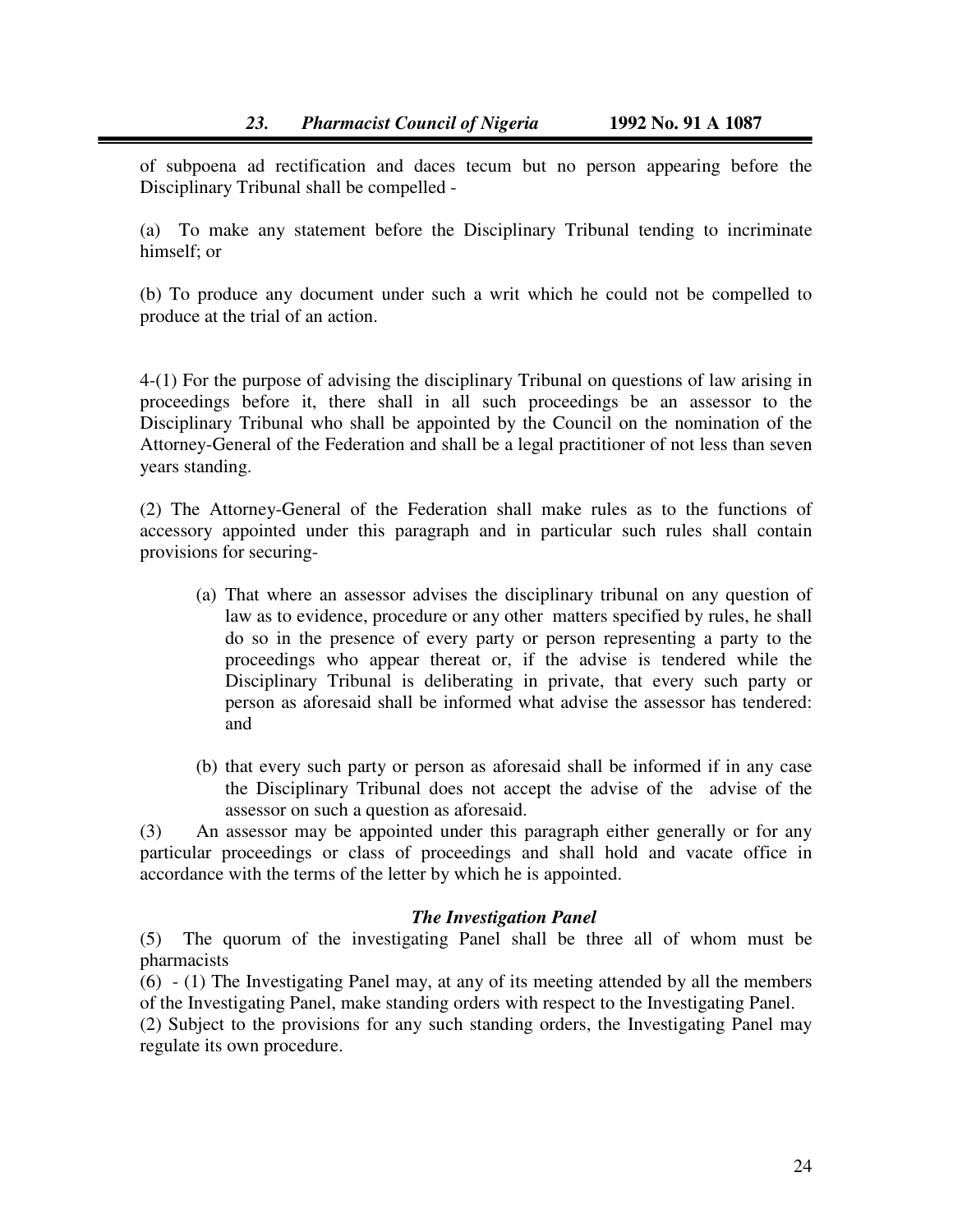#### *Miscellaneous*

I

7-(1) a person ceasing to be a member of the Disciplinary Tribunal or the Investigating Panel shall be eligible for appointment as a member of the body

(2) A person may, if otherwise eligible, be a member of both the Disciplinary Tribunal and the Investigating Panel; but no person who acted as a member of the Investigating Panel with respect to any case that act as a member of the Disciplinary Tribunal with respect to that case.

(8) The Disciplinary Tribunal or the investigating Panel may act notwithstanding any vacancy in its membership, and the proceedings of either body shall not be invalidated by any irregularity in the appointment of a member of that body or subject to paragraph 7 (2) of this Schedule, by reason of the fact that any person who was not entitled to do so took part in the proceedings of that body.

(9) Any document authorized or required by virtue of this Decree to be served on the Disciplinary Tribunal or the Investigating Panel shall be served on the Registrar.

(10) Any expenses of the Disciplinary Tribunal or the Investigating Panel shall be defrayed by the Council.

(11) A person shall not by reason of his appointment as an assessor to the Disciplinary Tribunal, be treated as holding an office in the public service of the federation.

### **MADE at Abuja, this 15th day of December, 1992**

**GENERAL I.B. BABANGIDA**  *President, Commander- in-Chief Of the Armed Forces, Federal Republic of Nigeria* 

#### **EXPLANATORY NOTE:**

*(This note does not form part of the above Decree but is Intended to explain its purport)*